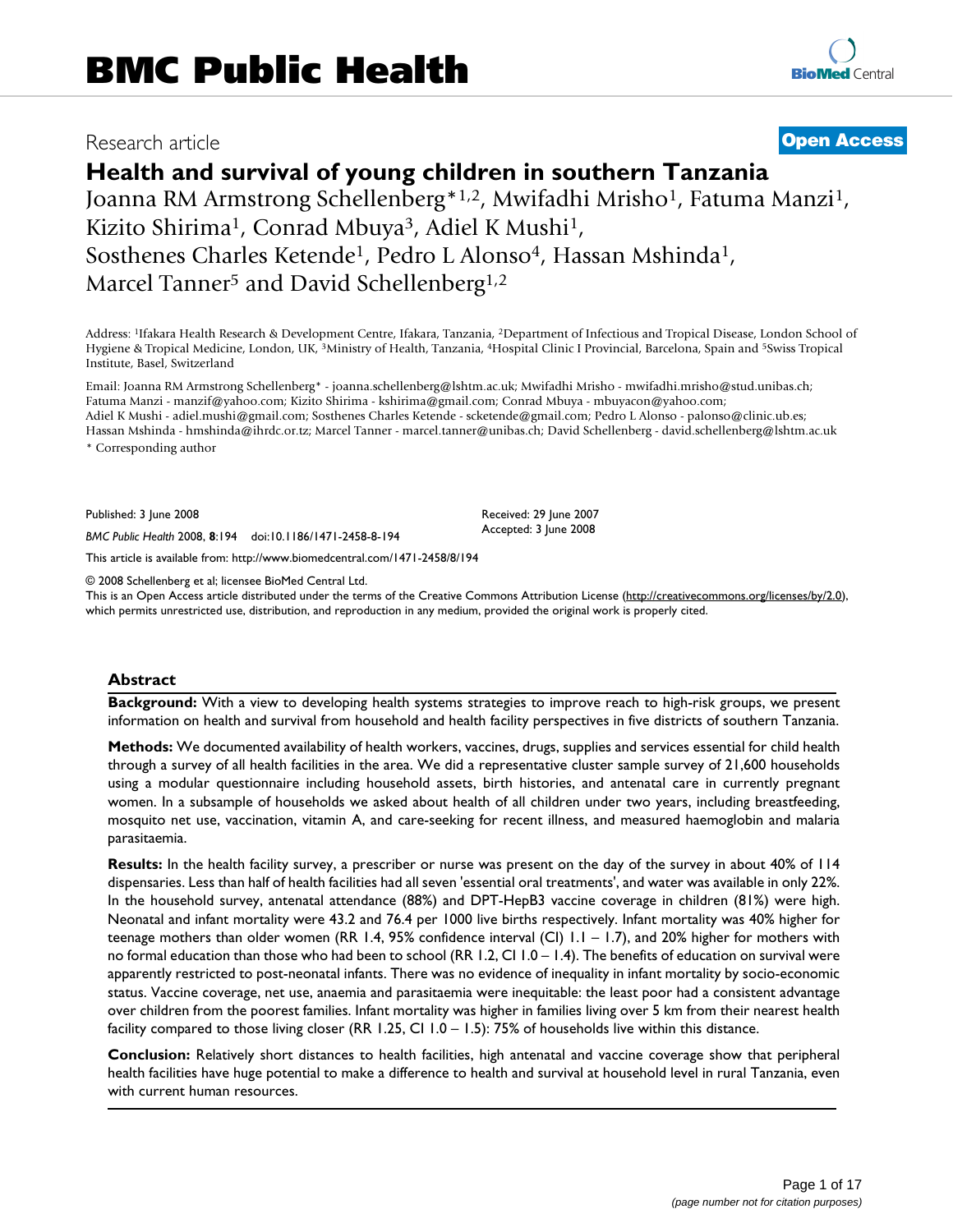# **Background**

More than ten million children under five years die every year [1]. Most of these deaths are in developing countries and roughly two-thirds could be prevented by interventions that are already available. The leading causes of these deaths are malaria, pneumonia, respiratory infections and deaths during the neonatal period due to preterm birth, infections, and birth asphyxia. Malnutrition is the most common underlying cause of child deaths. These hard facts continue to shock, and have led to calls for action to prevent child deaths and reduce inequities in child survival [2,3]. The Millennium Development Goal (MDG) for child survival is intended to encourage national governments to focus both policies and finances on child health issues, but progress in sub-Saharan Africa is trailing behind that in other parts of the world [4].

Why are life-saving interventions not reaching poor mothers and children? Interventions need a delivery system and health systems are often weakest where child mortality is highest [5]. New interventions and initiatives are often developed with little attention given to how they would be delivered, particularly to the poorest or most marginalised groups, and with relatively little investment directed at the health system itself [6,7]. An analysis of current funding priorities for research to address the leading causes of death in children showed that the National Institutes of Health and the Bill and Melinda Gates Foundation allocated 97% of funding for research to develop better technologies and just 3% for delivering interventions to those who need them [8].

Although it is no great surprise that poorer children are more likely than their better-off peers to be exposed to health risks [9], action to redress these inequities has been slow. Not only does poverty lead to conditions that increase exposure and reduce resistance to infection, but also poorer children tend to have worse care-seeking for both curative and preventive services than those who are better-off; and the chances of getting the preventive and curative interventions they need are also worse [6]. The "equity lens" approach of analyzing child health indicators by socio-economic status, sex or ethnicity, to look at inequalities in child health issues, can reveal gaps in coverage in certain groups that cannot be redressed without policy change [10,11]. In particular, universal coverage is only possible if the poorest children are reached.

Tanzania, with a population over 36 million people, is one of the poorest countries in the world [12]. Recent trends in infant survival are encouraging, with a drop in infant mortality rate (IMR) from 99 in 1994–9 to 68 in 2000–2004 [13]. National figures, however, obscure local variations: in the 20 regions of the country infant mortality varies widely with estimates for 1999 ranging from 41

per 1000 live births for Arusha Region to 129 for Lindi Region in 1999 [12]. The health system has broader reach than in many sub-Saharan African countries, with one health facility for every 9,000 people. Health sector and local government reform is ongoing, and local councils have increased autonomy and control over their own health budgets and plans. The Ministry of Health and development partners (at the time of this study, the World Bank and the Governments of Denmark, Ireland, the Netherlands, Norway, Switzerland and the UK) pool resources in a common "basket" from which funds are then directly disbursed to districts through special accounts of the Council Health Management Teams. A limited amount of this donor-supported "basket" funding from the health Sector-Wide Approach is therefore available for local councils to implement their own plans. Nationally, spending on health is estimated to be \$11.34 per capita, of which almost half is contributed by households [14].

In Tanzania, as in many developing countries, vital registration and routine health information are incomplete. Cross-sectional household surveys are often used to estimate levels and trends in mortality, morbidity and intervention coverage from the community perspective. More rarely, cross-sectional health facility surveys are used to assess aspects of the structure and function of the health system, including quality of care. As an example, consider a poor rural family who happen to live close to a peripheral dispensary. They may take their children to this clinic for vaccination, but unless effective drugs and trained well-motivated staff are also there when they are sick, they will not receive the interventions they need. Large-scale linked data from both household and health facility perspectives provide an opportunity to study the health delivery system in parallel with health and social issues at community level.

The aim of this paper is to provide a comprehensive description of a rural malaria endemic area, including the health systems context, in which integrated malaria control strategies can be implemented and tested for community effectiveness and equity effectiveness. We present information on health in children under two years and on infant survival from both household and health facility perspectives, using information from a 21,000-household survey in five districts of southern Tanzania and a census of health facilities serving this population. We assess evidence of inequalities by sex, ethnic group, socio-economic status and distance to health service providers. Describing differentials in intervention coverage and infant mortality is important because reducing inequalities in health has been singled out as the major challenge to be addressed in order to improve global health [15]. Of particular relevance is the finding that interventions for promoting child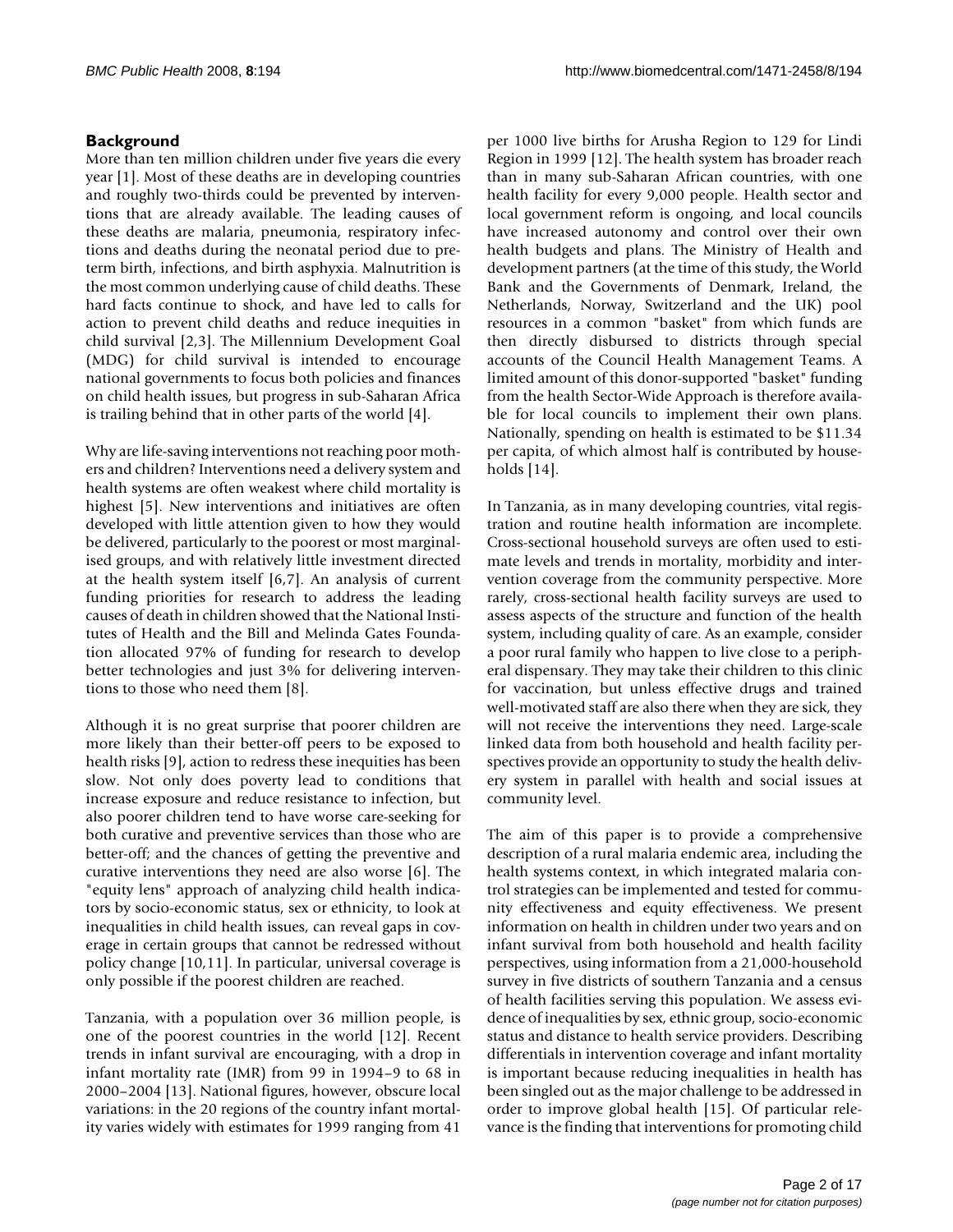health may in fact increase inequalities before they reduce them [16]. The surveys were part of the baseline work of an effectiveness study of Intermittent Preventive Treatment for malaria in infants (IPTi), within the IPTi Consortium [17].

# **Methods**

# *Study area*

Nachingwea, Lindi Rural, Ruangwa, Tandahimba and Newala Districts are in Southern Tanzania and had a total population of about 900,000 people in 2002 (Figure 1) [12]. These districts are sub-divided into administrative areas called divisions, with 3 to 10 divisions in each district and a total of 24 divisions in the study area. Parts of Tandahimba and Newala are on the Makonde Plateau, up to 900 m above sea level. Lindi Rural, Ruangwa and Nachingwea have hilly areas as well as low lying plains. The major permanent rivers in the region are the Lukuledi, Matandu, Mbwemkulu and Mavuji. There are two main rainy seasons, November to December and February to May, but rain is not uncommon in any month. Malaria is endemic and transmission occurs all year round. The area had a wide mix of ethnic groups, including the Makonde, Mwera, Yao and many others. Although most people speak the language of their own ethnic group, Swahili is also widely spoken. The most common occupations are subsistence farming, fishing and small scale trading. Cashew nuts, sesame and groundnuts are the major cash crops while food crops are cassava, maize, sorghum and rice. Most people live in mud-walled and thatched-roof houses: a few houses have corrugated iron roofs. Common water supplies are hand-dug wells which rely on seasonal rain, communal boreholes, natural springs and river water. Most rural roads are unpaved: some are not passable during rainy seasons while others are too steep for vehicles to pass. The public health system comprises a network of dispensaries, health centres and hospitals offering a varying quality of care. Not all health facilities have a qualified prescriber (Medical Officer, Assistant Medical Officer, Clinical Officer or Assistant Clinical Officer) and sick children are not infrequently managed by nursing cadres (Nursing Officers, Nurse Midwives, Public Health Nurse 'B' or Maternal and Child Health Aides) even though these staff are, strictly speaking, not supposed to prescribe. Staff in these nursing cadres are generally responsible for preventive services such as antenatal care and well-child visits for weighing and vaccination. With the exception of Lindi Rural, each district has a District hospital. Some villages have village health workers. Children under five years of age are exempted from paying fees at any government health facility. In the five years prior to the 2002 National Census, the infant mortality rate estimated by indirect methods (probability of dying by the first birthday) was 129/1000 and 126/1000 in Lindi and Mtwara Regions respectively.

# *Health Facility Survey*

We did a survey in all 134 health facilities in the area in October 2004, including hospitals, health centres and dispensaries of the public health care delivery system, nongovernmental not-for-profit organizations and the private sector. The overall focus was the availability and accessibility of maternal and child health care. Our aim was to undertake a structural and functional assessment by documenting the availability of vaccines, drugs, supplies and services essential for child health. We interviewed health workers, checked availability and functioning of equipment, and checked drug and vaccine stocks. The survey was conducted using an adapted World Health Organisation (WHO) health facility survey tool [18], without casemanagement observation or exit interviews. The tool included modules on health services, equipment and supplies. The survey was done by 16 interviewers working in groups of two, forming eight teams, with two supervisors who assisted the survey co-ordinator. Training was carried out over a period of five days and included interview technique, group work, role-plays and practical fieldwork including a pilot-test of the survey instruments. A letter of introduction from each Council Health Management Team, signed by the District Medical Officer and the District Executive Director, was given out at each facility before the interviews. To help assure the quality of data, at least one interview was accompanied by a supervisor each day. All forms completed each day were reviewed in the evening and feedback given to the interview teams.

# *Household Survey*

We did a cross-sectional survey in a representative cluster sample of households from the five districts in July– August, 2004. Thirty clusters of 30 households were sampled from each division, giving a total of 720 clusters and approximately 21,600 households. Within any division, every household had an equal chance of being selected. The number of clusters selected from each ward (an administrative sub-unit of a division) was determined by probability proportional to the size of the ward, on the basis of the 2002 National Census population figures. The required number of clusters was then selected at random from a list of all sub-villages (*vitongoji*, singular *kitongoji*), as supplied by the district council. Within each sub-village, 30 households were selected at random using a modified Expanded Programme of Immunisation (EPI) – type sampling scheme that ensured an equal chance of any household being selected. Since there was no list of all households in the kitongoji, the supervisor went to the centre of the kitongoji and threw a pen to choose a random direction. He or she walked in the direction indicated until he reached the edge of the kitongoji, sketching a map of all the households passed, and numbering them as he went. For this purpose a household is a group of people who eat from the same cooking pot. One of these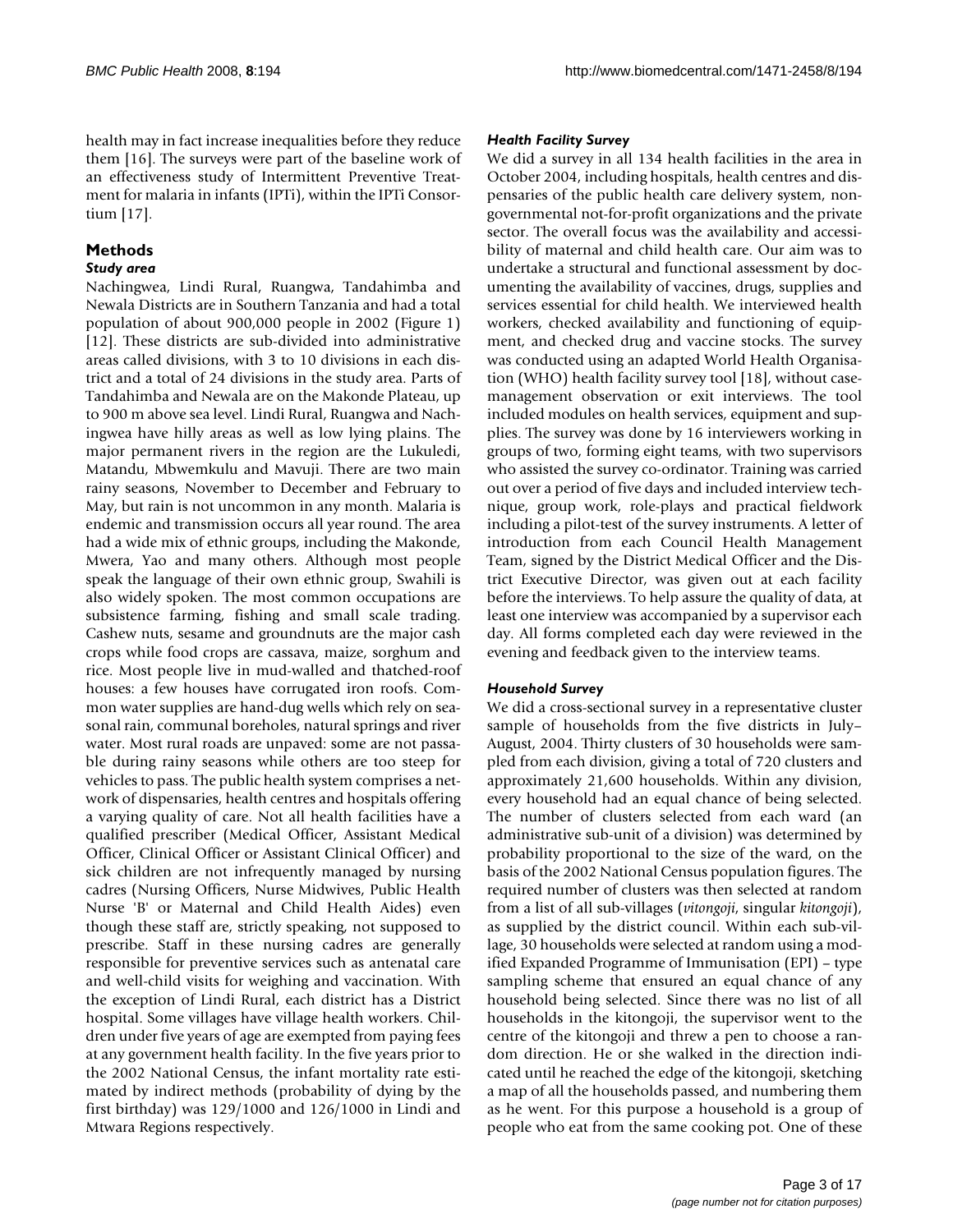

## Map showing the location of the study area **Figure 1** within Tanzania (top) and the five districts comprising the study area (bottom) **Map showing the location of the study area within Tanzania (top) and the five districts comprising the study area (bottom).**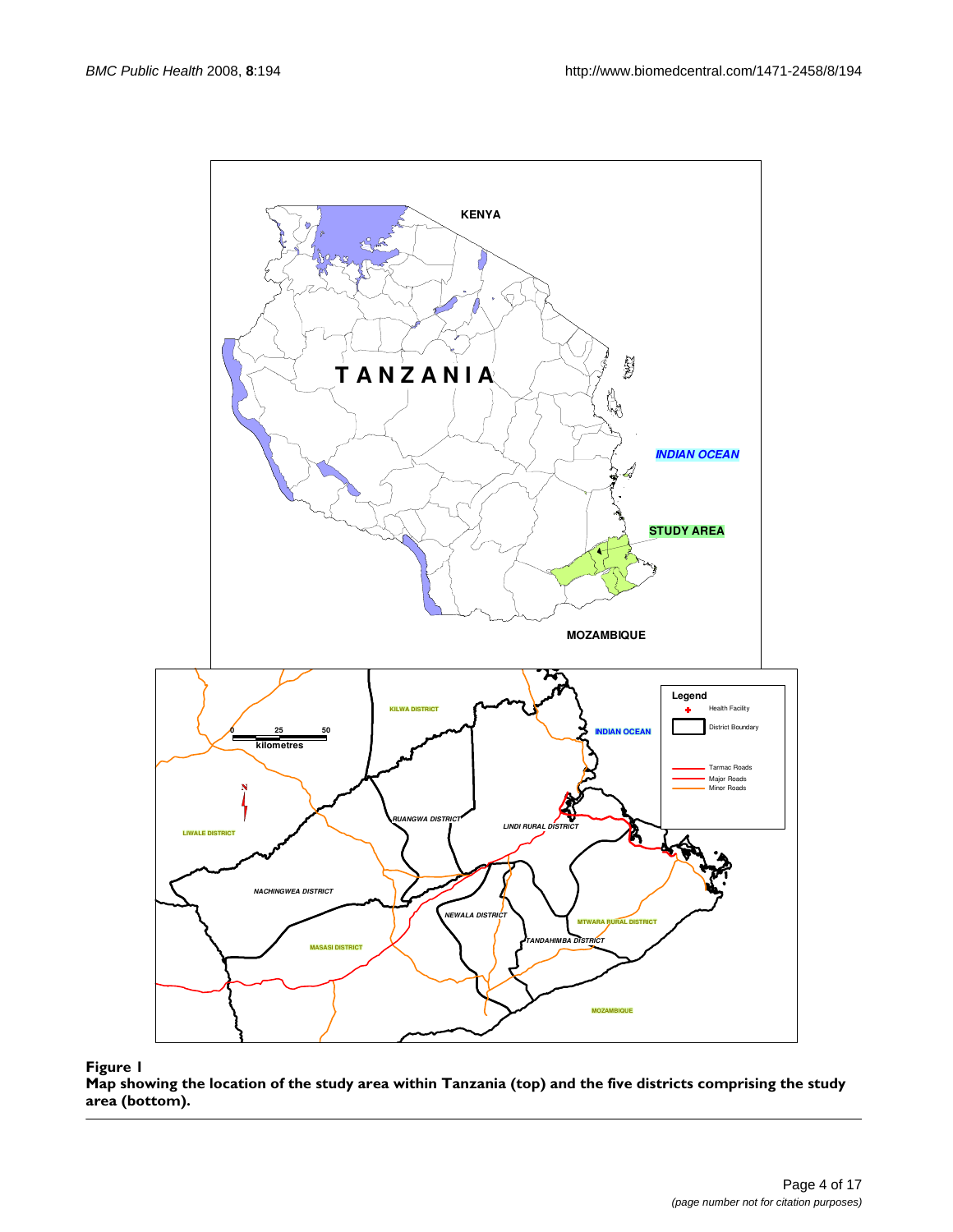houses was selected at random as the starting point, or house 1 of the cluster. Throwing a pen to choose a random direction, the supervisor walked in that direction until he came to another household, which was the second house of the cluster, and so on. If there was a junction in the path, a pen was thrown again to select from the choices available. This procedure was repeated until 30 households were counted. All households were selected for an interview regardless of whether there were any women or children. Villages were visited one day before the survey interviewers arrived, and an invitation letter left in each of the selected households. Both village and kitongoji leaders were briefed about the visit. Interviewers went from house to house, and if there was nobody at home an interviewer returned later in the day. No substitute household was included if the owner was repeatedly absent or did not wish to participate. The supervisor visited all households where people were reportedly absent or did not wish to take part, as a quality control measure.

We administered a modular questionnaire using handheld computers (Personal Digital Assistant or PDA)[19]. A household module included information on who lived in the household, dates of birth, education, and occupation, and ethnic group of the household head. We collected information on proxy markers of household socioeconomic status including ownership of a radio, a bicycle, animals, and poultry, whether the house had a corrugated iron roof, whether the house was owner-occupied or rented, and whether it was connected to the mains electricity supply. We also recorded the location of the household using a handheld Global Positioning System (GPS). In a birth history module, similar to that used in the Demographic and Health Surveys, we obtained information on survival of all children born in the five years prior to the survey with a view to getting complete and accurate information for the three years prior to the survey, July 2001 – June 2004. Mothers were asked about dates of birth, the sex of the baby, whether they were twins or singletons, and whether the child was still alive. For those who had died, we asked for the date of death. We also asked about antenatal care as well as the use of sulphadoxine-pyrimethamine (SP) for Intermittent Preventive Treatment for malaria in the most recent completed pregnancy (IPTp), and about mosquito net use for women who reported being pregnant at the time of the interview. For a sub-group of 8 in every 30 clusters (27% of households), stratified on division, we also included modules about the health of all children under two years. Mothers or carers (here we use the term 'mother' to denote the main carer) of all children under two years were interviewed about whether or not the child was currently breastfed and if so what other food or drink the child had received over the previous 24 hours. Information on routine vaccinations was documented directly from health cards or other written records. Where no such record was available we asked about the number of doses and type of vaccines received, but we did not ask for dates of each dose. It should be noted that estimates of vaccine coverage reported here are based on written information alone and are likely to be conservative. Mothers were asked whether the child had received vitamin A supplementation, and if so, how many months ago. Mothers were then asked about use of mosquito nets and their treatment, the name and location of their nearest health facility, and about any illness each child had during the 2 weeks prior to the survey, and what action had been taken. For children who had been sick, we asked about utilisation of appropriate (non-traditional) health care providers including village health workers, dispensaries, health centres, hospitals, or private doctors. Children under 2 years were invited to attend a measuring station set up in the middle of the village where they were weighed using hanging scales (Salter, UK). A finger-prick sample of blood was collected and haemoglobin (Hb) concentration measured using a battery-powered Hemocue photometer (HemoCue AB, Angelholm, Sweden). We tested for *Plasmodium falciparum* malaria parasitaemia using the Paracheck rapid diagnostic test device (Orchid Biomedical Systems, Goa, India). Children found to be anaemic (Hb <  $11$  g/dl) or parasitaemic were offered treatment according to Tanzanian national guidelines (14 day course of ferrous sulphate, SP, or both). Children with  $Hb < 5$  g/dL were encouraged to attend a hospital urgently and their transportation facilitated.

The survey was carried out by 91 interviewers in 13 teams of 7, each with a supervisor, a driver and a car. Interviewers were trained for two weeks. All teams worked in all divisions. The training included interview technique and probing for dates using local event calendars. A detailed field manual was prepared, piloted during the training sessions and carried in the field by all interviewers. The trainees included participants from all study districts. At the end of the training period a pilot survey was carried out in part of Mtwara Rural district. During the survey, at least one interview was accompanied by a supervisor each day and he/she also repeated key aspects of further interviews independently at random. In these repeat interviews, the head of household and one woman aged 15–49 were asked a subset of questions. Any discrepancies between the initial and repeat interviews were discussed with the interviewer and appropriate action taken.

### *Data processing and analytical methods*

For the health facility survey, data were collected using conventional paper forms. Double data entry was done using DMSys software for clinical trials (SigmaSoft International), with range and consistency checks on entry and discrepancies between the two versions resolved with ref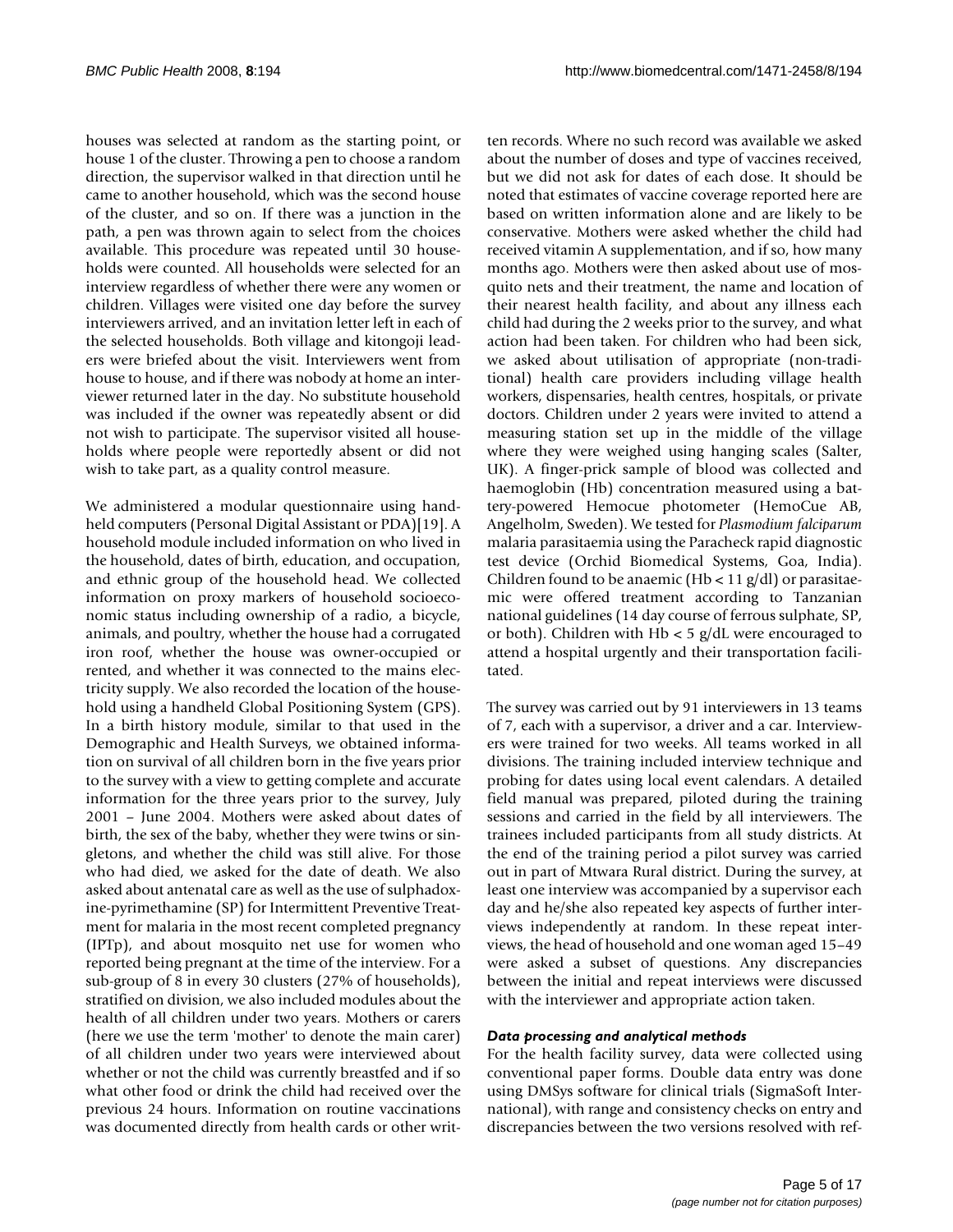erence to the original forms. Data were summarised using tables. For the household survey, all data were entered into PDAs at the point of data collection. Standard range, consistency and completeness checks were carried out at that time. Particular attention was paid to the accuracy of dates of vital events because of the rapid change in the risk of death within the first year of life and the fact that age is typically prone to errors of recall. Analysis of household data was done in Stata (version 8, College Station, Texas, USA) in accordance with the design of the survey, using "svy" commands such as svytab to summarise and adjust for the clustered nature of the data. We created an index of household wealth based on ownership of assets. The household wealth index was the weighted sum of household characteristics including whether they owned the house they occupied, whether they owned consumer durables such as a bicycle, radio, or tin roof, whether they owned animals or poultry, whether they used wood for cooking, and whether they had mains electricity. The weights for the assets in the index were generated by Principal Components Analysis (PCA) on the correlation matrix [20]. Households were categorized into one of five equal sized groups from the most poor to the least poor. P-values for testing hypotheses concerning inequalities by sex, ethnic group and distance from the health facility were from design-based F-tests, equivalent to ordinary chi-squared tests adjusted for clustering. P-values for testing hypotheses concerning inequalities by socio-economic status quintile were based on a test for trend with socio-economic status from a logistic regression model adjusted for clustering. Mortality rates were derived from the birth histories from all births between July 2001 and June 2004, with time at risk calculated from the date of birth until the date of the first birthday or the end of June 2004, whichever was the earliest, or the date of death for those who died before their first birthday. Mortality rates were modelled using Poisson regression with robust standard errors to adjust for clustering. Weight for age Zscores were calculated with reference to the US National Centers for Health Statistics standards using the EPINUT module of EPI-Info (CDC Atlanta, Georgia, US). Underweight was defined as weight-for-age z-score of less than - 2, excluding outliers (z-score of < -5 or > 5). GPS data were cleaned by removing outliers in each cluster (households more than 10 km from the median location of households in that cluster) and straight-line distance to the nearest health facility was calculated, then categorised as over or under 5 km, which is roughly one hour's journey on foot.

# *Ethical approval*

The study was undertaken within the framework of the assessment of the community effectiveness of IPTi, part of the IPTi Consortium [17]. We received ethical approval from the local and national institutional review boards

(Ifakara Health Research and Development Centre, Ifakara, and the National Tanzania Medical Research Cocoordinating Committee) through the Tanzania Commission for Science and Technology. In addition ethical and research clearance was also obtained from institutional review board of the London School of Hygiene and Tropical Medicine, UK, and Ethics Commission of the Cantons of Basel-Stadt and Basel-Land, Switzerland. During field work, information sheets in Swahili about the study were given out, explaining why it was being done, by whom, and what it would involve. In the household survey, written consent of all household heads was sought. Confidentiality of all study participants was assured.

# **Results**

During the household survey in July and August 2004 we visited 21,474 households in 720 clusters. In 497 households (2%) no-one was present to give consent and in a further 91 (0.4%) the household head was not willing to participate. Characteristics of the remaining 20,886 households are shown in Table 1. Mean household size was 3.9 people and one-fifth of all households had more than six residents. Makonde and Mwera were the most common ethnic groups, with over 80% of all household heads coming from these two groups. The majority of household heads were male (76%). The median distance to the nearest health facility was 3.2 km with an interquartile range from 0.8 km to 5.2 km.

We attempted to interview all 19,935 women aged 15–49 years living in these households (Table 1). About onequarter had no formal education (28%), but of those who had been to school most had completed primary education (73%). We did a birth history interview with 19,007 (95%) of the women, and found that 38% had experienced at least one child death. Only 39% of the most recent births took place in a health facility, with the majority taking place at home. Nevertheless, antenatal clinic attendance was very common, with 88% of women having attended clinic during their most recent (completed) pregnancy. Sixty percent of the women said they had taken one or more doses of antimalarials as Intermittent Preventive Treatment of malaria in pregnancy (IPTp), although only 42% recalled that they had been given sulphadoxine-pyrimethamine (SP) as IPTp. We asked women who said they were pregnant at the time of the survey whether they had slept under a mosquito net the previous night, and if so whether it was treated. One-quarter of pregnant women (25%) said they had used a net the previous night and just 9% had used a net ever treated with insecticide.

A summary of the assets owned by households in each quintile of the socio-economic status score from principal components analysis is shown in Table 2. Typically, a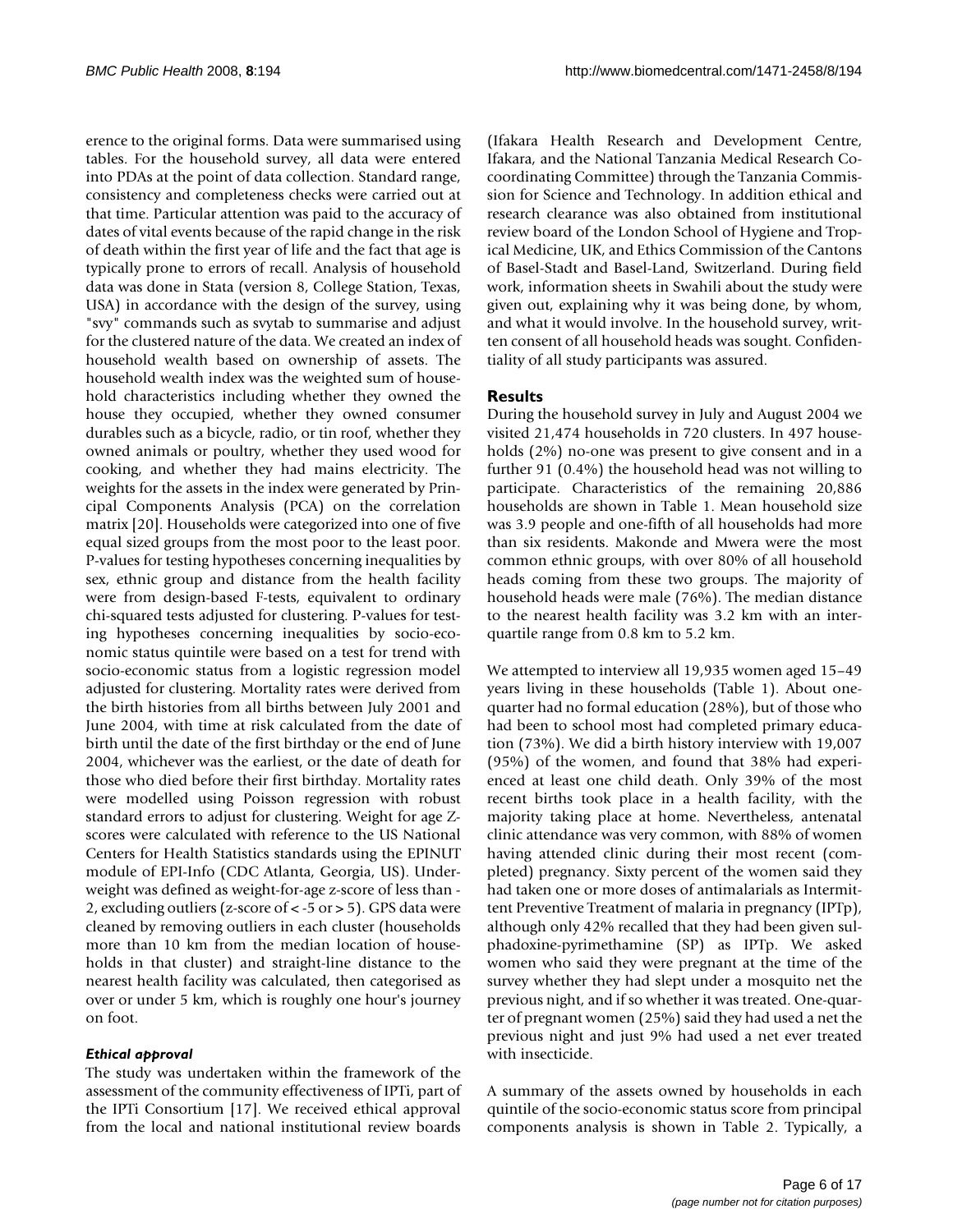| Characteristic                                                 | Category                       | <b>Number</b> | Percentage |
|----------------------------------------------------------------|--------------------------------|---------------|------------|
| Household size                                                 | $I-3$                          | 9,396         | 45%        |
|                                                                | $4 - 5$                        | 7,346         | 35%        |
|                                                                | 6 and over                     | 4,144         | 20%        |
| Ethnic group of household head*                                | Makonde                        | 8,828         | 42%        |
|                                                                | Mwera                          | 8,518         | 41%        |
|                                                                | Yao                            | 1,009         | 5%         |
|                                                                | Other                          | 2,530         | 12%        |
| Sex of household head                                          | Male                           | 15,794        | 76%        |
|                                                                | Female                         | 5,092         | 24%        |
| Distance to nearest health facility**                          | Under 5 km                     | 14,183        | 71%        |
|                                                                | 5 km and over                  | 5,712         | 29%        |
| Women aged 15-49 years                                         | Total resident                 | 19,935        |            |
|                                                                | Interviewed                    | 19,007        | 95%        |
|                                                                | Gave birth in previous 3 years | 7,413         | 39%        |
| Experience of at least one child (under 5 years) death         | Yes                            | 7,157         | 38%        |
|                                                                | No                             | 11,850        | 62%        |
| Place of delivery for the most recent birth                    | <b>Health Facility</b>         | 4,029         | 39%        |
|                                                                | Elsewhere                      | 6,255         | 61%        |
| Antenatal clinic use in most recent pregnancy <sup>§</sup>     | Yes                            | 2,431         | 88%        |
|                                                                | No                             | 345           | 12%        |
| IPTp in most recent pregnancy <sup>§</sup>                     | Yes                            | 1,662         | 60%        |
|                                                                | No                             | 1,114         | 40%        |
| Net last night in current pregnancy <sup>§§</sup>              | Yes                            | 271           | 25%        |
|                                                                | No                             | 800           | 75%        |
| Ever-treated net last night in current pregnancy <sup>§§</sup> | Yes                            | 92            | 9%         |
|                                                                | No                             | 979           | 91%        |
|                                                                |                                |               |            |

**Table 1: Distribution of the households and women studied: demographic, outcome of pregnancy and antenatal care (source: household survey)**

\* Missing for 1 household

\*\* Missing for 991 households (5%)

§ For pregnancies in the year before the survey, excludes current pregnancies

§§ Missing for 2 women

household in the poorest quintile would have no bicycle, radio, or poultry, and would have a thatched roof. A typical household in the least poor quintile would own a bicycle and radio, a few chickens or ducks, and a tin roof.

Availability of staff, vaccines and drugs on a single day in October 2004 in the health facilities serving this population is shown in Table 3. Of 118 facilities supplying vaccination services, 77% had Bacille Calmette-Guerrin (BCG), Diptheria-Pertussis-Tetanus-Hepatitis B (DPT-HepB), oral

**Table 2: Asset ownership for households in each socio-economic status quintile (source: household survey)**

| Household "assets": percentage with      |                         |                                |                    |                                  |         |       |                         |         |         |                      |          |
|------------------------------------------|-------------------------|--------------------------------|--------------------|----------------------------------|---------|-------|-------------------------|---------|---------|----------------------|----------|
| Socio-<br>economic<br>status<br>quintile | Number of<br>households | Percentage<br>of<br>households | Mean SES<br>score  | Rent the<br>house they<br>occupy | Bicycle | Radio | Use wood<br>for cooking | Animals | Poultry | Mains<br>electricity | Tin roof |
| Most poor                                | 4,419                   | 21%                            | $-1.354$           | 0%                               | 0%      | 0%    | 100%                    | 0%      | 9%      | 0%                   | 0%       |
| Very poor                                | 4,622                   | 22%                            | $-0.875$           | 0%                               | 13%     | 21%   | 100%                    | 11%     | 62%     | 0%                   | 0%       |
| Poor                                     | 3,341                   | 16%                            | $-0.272$           | 9%                               | 30%     | 37%   | 100%                    | 13%     | 75%     | 0%                   | 21%      |
| Less poor                                | 4,121                   | 20%                            | 0.486              | 6%                               | 72%     | 74%   | 99%                     | 18%     | 65%     | 0%                   | 21%      |
| Least poor                               | 4,125                   | 20%                            | 2.164              | 15%                              | 83%     | 87%   | 82%                     | 37%     | 78%     | 4%                   | 70%      |
| All                                      | 20,628                  | 100%                           |                    | 6%                               | 39%     | 43%   | 96%                     | 16%     | 57%     | 1%                   | 22%      |
|                                          |                         |                                | Factor<br>loadings | 0.22                             | 0.42    | 0.43  | 0.38                    | 0.26    | 0.28    | 0.32                 | 0.45     |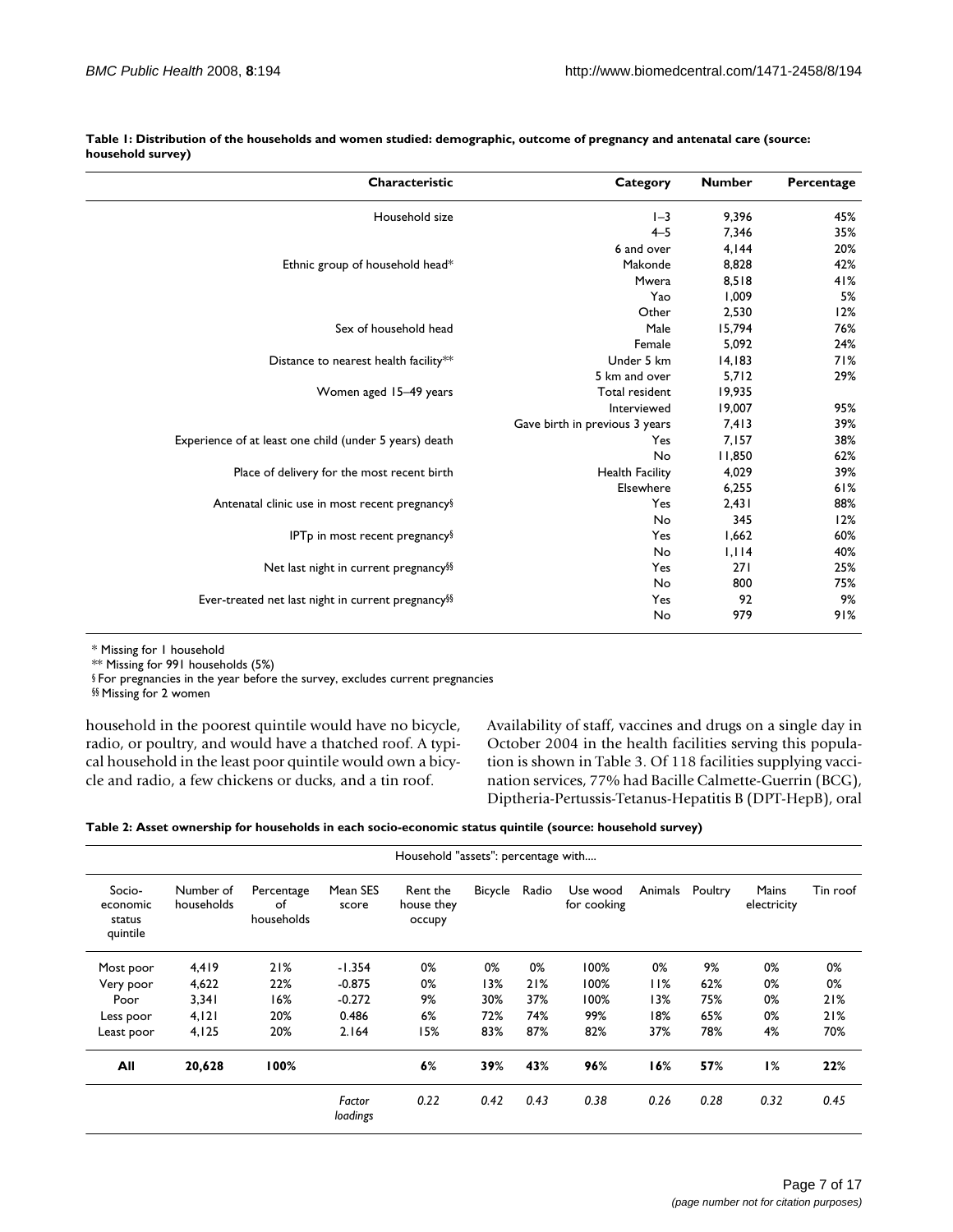#### **Table 3: Availability of staff, vaccines and drugs in health facilities on a single day in October 2004 (source: health facility survey)**

| Characteristic                                                                                                                                                                                 |                       | <b>Categories</b>   | Number of facilities % of facilities 95% CI* |     |        |
|------------------------------------------------------------------------------------------------------------------------------------------------------------------------------------------------|-----------------------|---------------------|----------------------------------------------|-----|--------|
| VACCINES AND EQUIPMENT FOR VACCINATION (in all 118 facilities supplying vaccination services)                                                                                                  |                       |                     |                                              |     |        |
| All essential vaccines available (BCG, DPT-HepB, OPV, Measles, TT)                                                                                                                             |                       |                     | 91/118                                       | 77% | 68,84  |
| Fridge                                                                                                                                                                                         |                       | Available           | 115/118                                      | 97% | 93.99  |
|                                                                                                                                                                                                |                       | Available & freezes | 64/118                                       | 54% | 45.63  |
| ORAL AND INJECTABLE DRUGS (in all 134 facilities)                                                                                                                                              |                       |                     |                                              |     |        |
| Essential oral treatments available (ORS, SP, co-trimoxazole, vitamin A,<br>ferrous sulphate, paracetamol, mebendazole) (SP was the first-line<br>antimalarial drug at the time of the survey) |                       | All available       | 57/134                                       | 42% | 34.51  |
|                                                                                                                                                                                                |                       | <b>ORS</b>          | 125/134                                      | 93% | 88.97  |
|                                                                                                                                                                                                |                       | <b>SP</b>           | 124/134                                      | 93% | 87,96  |
|                                                                                                                                                                                                |                       | Co-trimoxazole      | 98/134                                       | 73% | 65,80  |
| Water available                                                                                                                                                                                |                       |                     | 30/134                                       | 22% | 16.30  |
| Injectable treatment for pre-referral care (quinine, gentamicin or<br>ampicillin or chloramphenicol, benzylpenicillin or cristapen or PPF<br>(procaine penillin))                              |                       | In dispensaries     | 59/113                                       | 52% | 43,62  |
|                                                                                                                                                                                                |                       | In health centres   | 6/14                                         | 43% | 18,71  |
| HUMAN RESOURCES (in all 127 health centres & dispensaries)                                                                                                                                     |                       |                     |                                              |     |        |
| Prescribers (Medical Officers, Assistant<br>Medical Officer, Clinical Officer or<br><b>Assistant Clinical Officer)</b>                                                                         | <b>Dispensaries</b>   | Present             | 46/113                                       | 41% | 32.50  |
|                                                                                                                                                                                                |                       | Employed            | 85/113                                       | 75% | 66,83  |
|                                                                                                                                                                                                | <b>Health Centres</b> | Present             | 8/14                                         | 57% | 29,82  |
|                                                                                                                                                                                                |                       | Employed            | 12/14                                        | 86% | 57.98  |
| Nurses (Nursing Officer, Nurse<br>Midwife, Public Health Nurse 'B' or<br>Maternal and Child Health Aides)                                                                                      | Dispensaries          | Present             | 49/113                                       | 43% | 34,53  |
|                                                                                                                                                                                                |                       | Employed            | 86/113                                       | 76% | 67,84  |
|                                                                                                                                                                                                | <b>Health Centres</b> | Present             | 11/14                                        | 79% | 49.95  |
|                                                                                                                                                                                                |                       | Employed            | 13/14                                        | 93% | 66,100 |
| SUPERVISION & REFERRAL (in all 134 facilities)                                                                                                                                                 |                       |                     |                                              |     |        |
| At least one supervision visit in previous 6 months                                                                                                                                            |                       |                     | 112/134                                      | 84% | 76.89  |
| At least one supervision involving case-management observation in previous 6 months                                                                                                            |                       |                     | 23/134                                       | 17% | 11,25  |
| Transport for referral (bicycle or ambulance)                                                                                                                                                  |                       |                     | 21/134                                       | 16% | 10,23  |
| Has the in-charge ever wanted to refer a sick child but been unable to?                                                                                                                        |                       |                     | 34/134                                       | 25% | 18.34  |

\*Assuming binomial distribution

polio vaccine (OPV), measles and tetanus toxoid (TT) vaccine in stock and almost all (97%) had a fridge. However, as a rough indication of how effective the fridges were, only about half of all facilities had a fridge that would freeze water (54%). Most of the 134 facilities providing treatment services had oral rehydration solution (ORS) (93%) and SP (93%) in stock and slightly fewer had cotrimoxazole (73%). Less than half (42%,) had all seven 'essential oral treatments' available, ie. ORS, SP, cotrimaxazole, vitamin A, ferrous sulphate, paracetamol and mebendazole. Water was only available in 22% of the facilities. Injectable treatment for pre-referral care was available in roughly half of both dispensaries and health

centres (52% and 43% respectively). We assessed human resources at health centres and dispensaries in terms of qualified prescribers and nurses. Only three-quarters of dispensaries had at least one prescriber and a similar proportion had at least one nurse (75% and 76% respectively). Furthermore, absenteeism was common in both nursing and prescribing cadres: only about 40% of dispensaries had a prescriber or a nurse present on the day of the survey (41% and 43% respectively). The most common reasons for absence were official travel (including meetings and seminars), leave and long-term training. Most facilities had received a supervision visit in the 6 months prior to the survey (84%, 112/134) but only a few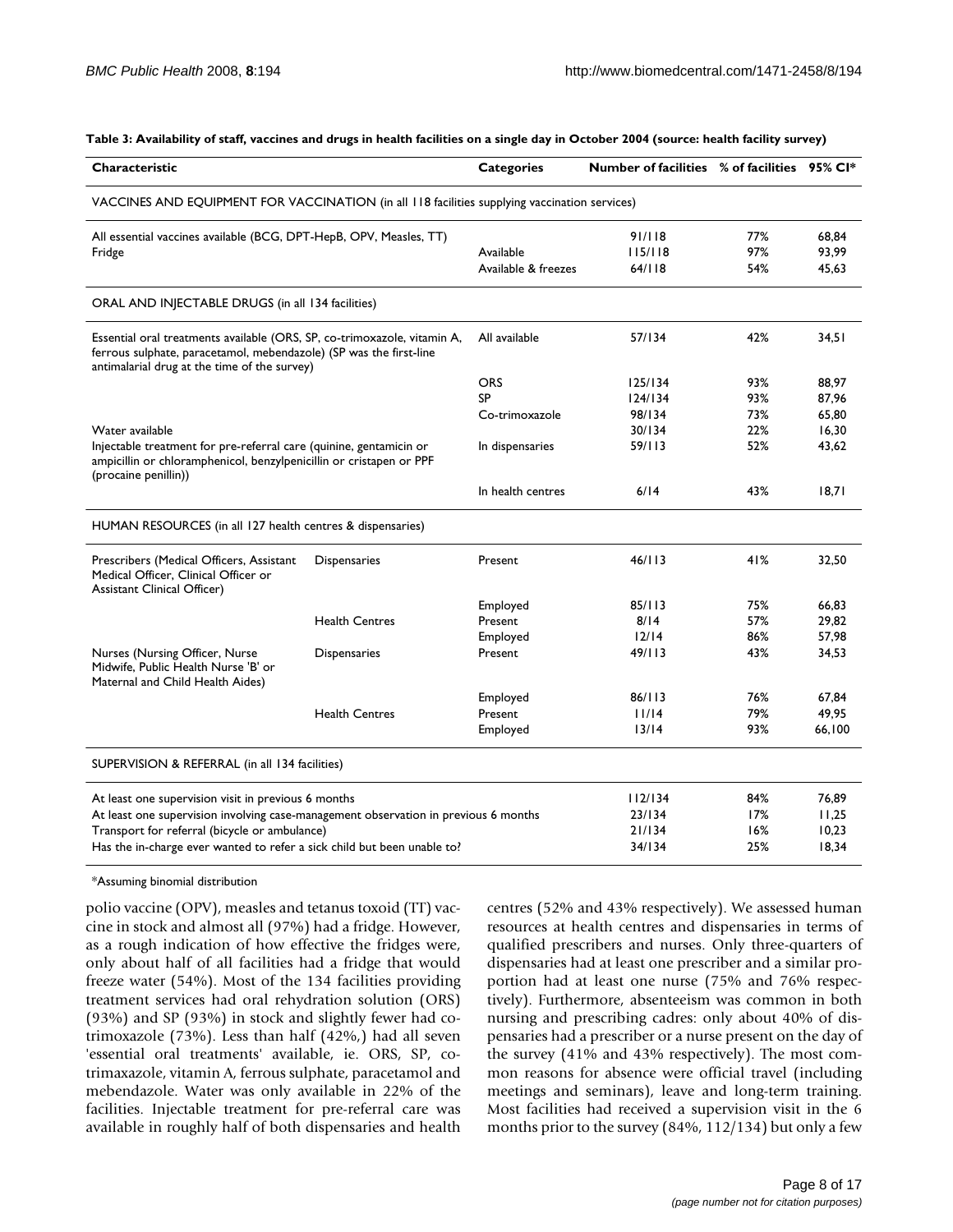recalled supervision visits including observation of casemanagement (17%, 23/134). (It should be noted that some under-reporting of this issue is possible: on a few occasions the interviewee was not the person in-charge of the facility and they may not have been present during all supervision visits.) Transport for referral care was rarely available, either by bicycle or ambulance (16%, 21/134), and one-quarter of those in-charge of a health facility said that they had wanted to refer a sick child at some point but had been unable to (25%, 34/134).

During the household survey we interviewed mothers of all 1,414 children under two years about preventive care and recent illness in a randomly selected sub-group of 27% of households (192 clusters out of 720). Vaccine coverage was high, with 80–90% of all children aged 12–23 months having received BCG, three doses of DPT, and at least three doses of OPV before one year of age (Table 4). Measles vaccine coverage was slightly lower at 69%. Almost one-third of children had slept under a mosquito net the night before the survey (30%) but most of these nets were untreated. This is a conservative estimate because net use is likely to be a few percentage points higher in the rainy season, when mosquito densities are higher (unpublished observations). Only about one in ten children used a net that had ever been treated with insecticide (11%) or one which had been treated in the last year (9%). Malaria parasitaemia due to *P falciparum* was found in 62% of children under two years and severe anaemia (Hb < 8 g/dL) in 31%. Almost half of all children had been ill in the two weeks before the survey (48%), and of those who had been ill almost half had sought care from a so-called "Western-style" care provider such as a hospital, health centre, or dispensary (46%). Roughly one in every 6 children had been admitted to a health centre or hospital for care in the year before the survey (16%), with malaria being the most common reported primary cause (52%) followed by diarrhoea (15%), pneumonia and anaemia (11% each). Exclusive breastfeeding in children under six months of age was reported in only onequarter of children (24%). Roughly one-third of all undertwo-year-olds were underweight, with a weight-for-age zscore of minus 2 or lower (32%).

We looked for inequalities in indicators of preventive care and recent illness by sex, ethnic group of the household

| Table 4: Preventive care and recent illness in children under two years (source: household survey) |  |  |  |  |  |
|----------------------------------------------------------------------------------------------------|--|--|--|--|--|
|----------------------------------------------------------------------------------------------------|--|--|--|--|--|

| Indicator                                                                                       | Number of children | Percentage of children |
|-------------------------------------------------------------------------------------------------|--------------------|------------------------|
| VACCINE COVERAGE & VITAMIN A (in children aged 12-23 months)                                    |                    |                        |
| BCG before 12 months of age                                                                     | 647/724            | 89%                    |
| DPT-HepB3 before 12 months of age                                                               | 588/724            | 81%                    |
| OPV3 before 12 months of age                                                                    | 657/724            | 91%                    |
| Measles before 12 months of age                                                                 | 496/724            | 69%                    |
| Vitamin A in previous 6 months                                                                  | 500/710            | 70%                    |
| MOSQUITO NETS (in children aged 0-23 months)                                                    |                    |                        |
| Slept under a net last night                                                                    | 417/1,401          | 30%                    |
| Slept under a treated net last night                                                            | 159/1,401          | 11%                    |
| Slept under a recently-treated net last night                                                   | 125/1,401          | 9%                     |
| MALARIA AND ANAEMIA (in children aged 0-23 months)                                              |                    |                        |
| Malaria parasitaemia                                                                            | 780/1,254          | 62%                    |
| Severe anaemia (Hb < $8$ g/dL)                                                                  | 384/1,256          | 31%                    |
| RECENT ILLNESS AND CARE-SEEKING (in children aged 0-23 months)                                  |                    |                        |
| Illness in the last two weeks                                                                   | 674/1.410          | 48%                    |
| Sought care from a Western-style health care provider (hospital, health centre, dispensary etc) | 309/674            | 46%                    |
| Admissions in the previous year                                                                 | 227/1,414          | 16%                    |
| <b>NUTRITION</b>                                                                                |                    |                        |
| Exclusive breastfeeding in children under 6 months old                                          | 79/332             | 24%                    |
| Underweight (weight-for-age z-score under -2) in children 0-23 months old                       | 400/1,243          | 32%                    |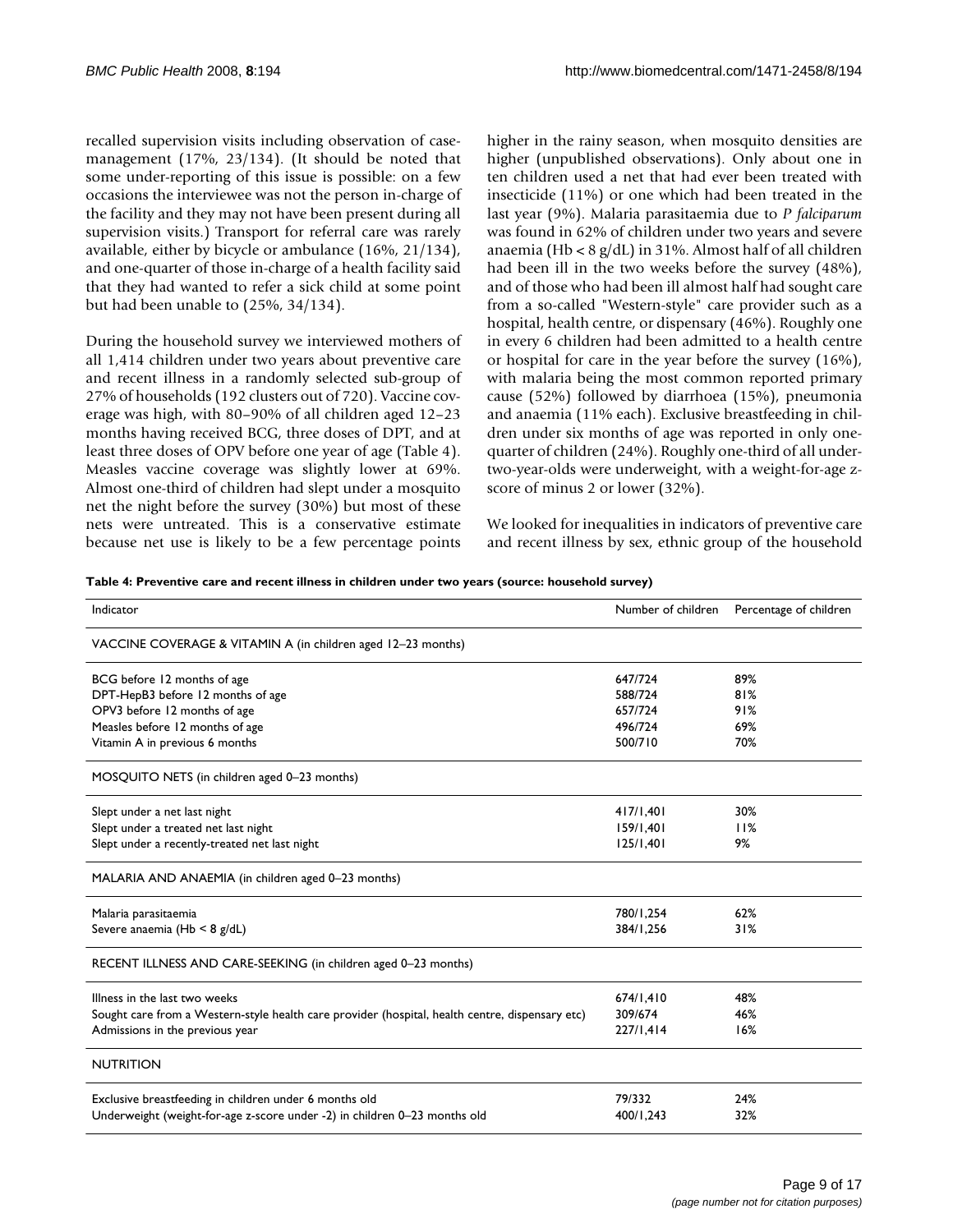head, household socio-economic status and distance from health facilities. We found little evidence of inequalities by sex, although admissions in the previous year were slightly more common in boys than girls (19% vs 13%, p = 0.008, Table 5). Children living in Makonde-headed households were less likely to be anaemic and to be underweight than those in other groups (Table 6: 25% vs 34%–37% for severe anaemia, p = 0.007; 29% vs 37% for underweight,  $p = 0.04$ . Coverage of all vaccines was  $10\%$ to 20% lower in the poorest households than in the least poor, with the trend of lower coverage in poorer children reaching statistical significance for DPT-HepB3 and measles vaccine (Table 7: ratio of poorest to least poor 0.8 – 0.9, p for trend < 0.05). Mosquito net use was 70% to 80% lower in the poorest children than in the least poor, for both treated and untreated nets (ratio of poorest to least poor 0.2 – 0.3, p for trend < 0.0001). Malaria parasitaemia was more common in the poorest children compared to the least poor (68% in poorest compared with 50% in least poor, ratio 1.4, p for trend  $< 0.0001$ ). There was an even more marked inequality for severe anaemia (Hb < 8 g/dL), which was found in 46% of the poorest children but only in 21% of the least poor (ratio 2.2, p for trend < 0.0001). In contrast, there was little evidence of inequality in recent illness, care-seeking or admissions in the previous year by socio-economic status. Exclusive breastfeeding in children under 6 months was almost twice as common in the poorest children compared to the least poor, with the trend not quite reaching statistical significance (p for trend =  $0.09$ , ratio poorest to least poor 1.8). Underweight (weight-for-age z-score < -2) was 1.7 times more common in the poorest children compared to the least poor ( $P$  for trend = 0.001). Inequalities by distance from the nearest health facility were also apparent: coverage of all vaccines was 5 to 11 percentage points lower in households further than 5 km from their nearest facility than in those living closer (Table 8:  $p < 0.05$ ). Mosquito net use was also more common in children living closer to health facilities (33% for those living under 5 km away and 25% in others:  $p = 0.05$ ). Although illness in the last

**Table 5: Inequalities by sex in preventive care and illness in children under two years (source: household survey)**

| <b>Indicator</b>                                                                                   | Number of children Percentage of children P |             |       |       |
|----------------------------------------------------------------------------------------------------|---------------------------------------------|-------------|-------|-------|
|                                                                                                    |                                             | <b>Boys</b> | Girls |       |
| <b>VACCINE COVERAGE &amp; VITAMIN A</b> (in children aged 12-23 months)                            |                                             |             |       |       |
| BCG before 12 months of age                                                                        | 647/724                                     | 88%         | 91%   | 0.17  |
| DPT-HepB3 before 12 months of age                                                                  | 588/724                                     | 82%         | 80%   | 0.37  |
| OPV3 before 12 months of age                                                                       | 657/724                                     | 90%         | 92%   | 0.40  |
| Measles before 12 months of age                                                                    | 496/724                                     | 66%         | 71%   | 0.19  |
| Vitamin A in previous 6 months                                                                     | 500/710                                     | 71%         | 70%   | 0.87  |
| <b>MOSQUITO NETS</b> (in children aged 0-23 months)                                                |                                             |             |       |       |
| Slept under a net last night                                                                       | 417/1,401                                   | 32%         | 28%   | 0.11  |
| Slept under a treated net last night                                                               | 159/1,401                                   | 13%         | 10%   | 0.19  |
| Slept under a recently-treated net last night                                                      | 125/1,401                                   | 11%         | 7%    | 0.03  |
| <b>MALARIA AND ANAEMIA</b> (in children aged 0-23 months)                                          |                                             |             |       |       |
| Malaria parasitaemia                                                                               | 780/1.254                                   | 62%         | 62%   | 0.90  |
| Severe anaemia (Hb < 8 g/dL)                                                                       | 384/1,256                                   | 67%         | 72%   | 0.07  |
| RECENT ILLNESS AND CARE-SEEKING (in children aged 0-23 months)                                     |                                             |             |       |       |
| Illness in the last two weeks                                                                      | 674/1.410                                   | 49%         | 47%   | 0.53  |
| Sought care from a Western-style health care provider (hospital, health centre,<br>dispensary etc) | 309/674                                     | 44%         | 48%   | 0.28  |
| Admissions in the previous year                                                                    | 227/1,414                                   | 19%         | 13%   | 0.008 |
| <b>NUTRITION</b>                                                                                   |                                             |             |       |       |
| Exclusive breastfeeding in children under 6 months old                                             | 79/332                                      | 23%         | 25%   | 0.68  |
| Underweight (weight-for-age z-score under -2) in children 0-23 months old                          | 400/1,243                                   | 34%         | 31%   | 0.32  |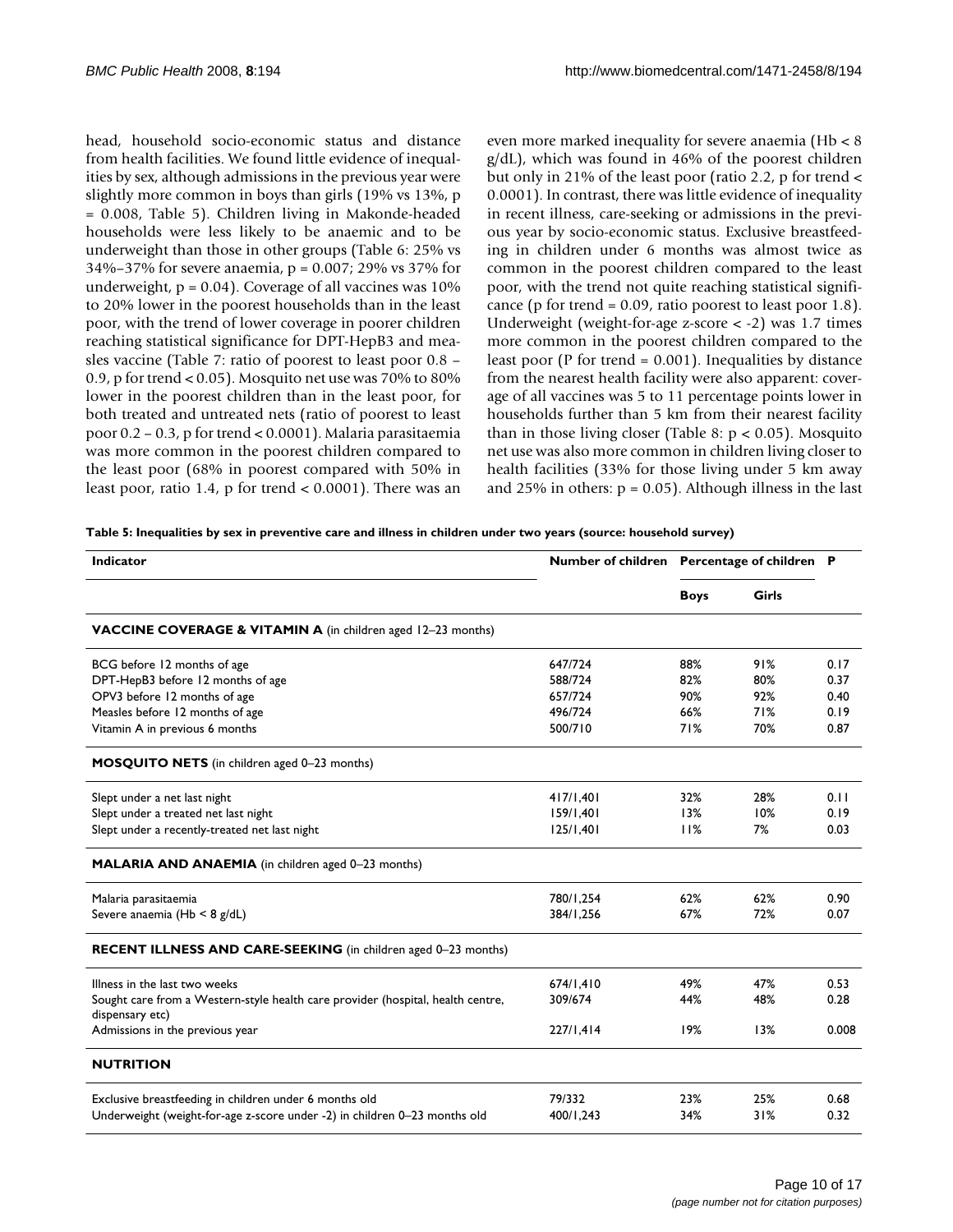| <b>Indicator</b>                                                             |           | Number of children Percentage of children |     |     |     |       |
|------------------------------------------------------------------------------|-----------|-------------------------------------------|-----|-----|-----|-------|
|                                                                              |           | Makonde Mwera Yao Other                   |     |     |     |       |
| <b>VACCINE COVERAGE &amp; VITAMIN A</b> (in children aged 12-23 months)      |           |                                           |     |     |     |       |
| BCG before 12 months of age                                                  | 644/721   | 92%                                       | 86% | 92% | 89% | 0.19  |
| DPT-HepB3 before 12 months of age                                            | 586/721   | 84%                                       | 79% | 88% | 77% | 0.24  |
| OPV3 before 12 months of age                                                 | 654/721   | 90%                                       | 91% | 88% | 90% | 0.96  |
| Measles before 12 months of age                                              | 496/721   | 71%                                       | 67% | 65% | 68% | 0.61  |
| Vitamin A in previous 6 months                                               | 499/707   | 74%                                       | 67% | 68% | 68% | 0.35  |
| <b>MOSQUITO NETS</b> (in children aged 0-23 months)                          |           |                                           |     |     |     |       |
| Slept under a net last night                                                 | 415/1,395 | 28%                                       | 28% | 35% | 39% | 0.07  |
| Slept under a treated net last night                                         | 159/1,395 | 12%                                       | 9%  | 10% | 16% | 0.19  |
| Slept under a recently-treated net last night                                | 125/1,395 | 10%                                       | 7%  | 6%  | 12% | 0.19  |
| <b>MALARIA AND ANAEMIA</b> (in children aged 0-23 months)                    |           |                                           |     |     |     |       |
| Malaria parasitaemia                                                         | 779/1,249 | 61%                                       | 62% | 65% | 65% | 0.82  |
| Severe anaemia (Hb < $8$ g/dL)                                               | 383/1,251 | 25%                                       | 34% | 37% | 37% | 0.007 |
| RECENT ILLNESS AND CARE-SEEKING (in children aged 0-23 months)               |           |                                           |     |     |     |       |
| Illness in the last two weeks                                                | 673/1,404 | 44%                                       | 51% | 58% | 49% | 0.07  |
| Sought care from a Western-style health care provider (hospital, health      | 308/673   | 42%                                       | 47% | 71% | 45% | 0.02  |
| centre, dispensary etc)<br>Admissions in the previous year                   | 226/1,408 | 17%                                       | 15% | 17% | 16% | 0.41  |
| <b>NUTRITION</b>                                                             |           |                                           |     |     |     |       |
| Exclusive breastfeeding in children under 6 months old                       | 78/330    | 30%                                       | 20% | 9%  | 21% | 0.11  |
| Underweight (weight-for-age z-score under -2) in children 0-23 months<br>old | 398/1,238 | 29%                                       | 37% | 37% | 27% | 0.04  |

**Table 6: Inequalities by ethnic group in preventive care and illness in children under two years (source: household survey)**

two weeks was equally common in those living nearer and further from a health facility, appropriate care-seeking was more common in those living closer to health facilities  $(51\%$  and 37%,  $p = 0.002$ ). Despite this, admissions in the previous year showed no disparity by distance from the nearest health facility (15% and 14%,  $p = 0.62$ ).

We elicited information about dates of birth, sex of the child, whether they were singleton or twin births, and the date of death for any child who had died of the 7,413 women (39%) who gave birth in the three years prior to the survey, in order to estimate infant survival rates from July 2001 – June 2004. Neonatal mortality per 1000 live births was 43.2 (336/7,779) and infant mortality per 1000 live births was 76.4 (594/7,779). We also calculated infant mortality rates per 1000 per year and looked for trends in this indicator over time and differentials by other factors. Between July 2001 and June 2004 the infant mortality rate per 1000 per year was 82.5 (CI 75.6 – 90.1), and there was no evidence that it had changed over this

time period (Table 9,  $P = 0.72$ ). Infant mortality was almost 40% higher for teenage mothers than for older women (rate ratio (RR) 1.37, CI 1.1 – 1.7, p = 0.005), and 20% higher for mothers who had no formal education (RR 1.2, CI 1.0 – 1.4,  $p = 0.004$ ). Boys and girls had similar infant mortality rates (RR 1.03,  $p = 0.70$ ) and rates were also similar in male-headed and female-headed households (RR 0.93,  $p = 0.48$ ). Twins had more than four times the infant mortality rate of singleton births (RR 4.59, CI 3.4 – 6.2, p < 0.0001). Neonatal mortality per 1000 child-years was more than ten times the mortality rate in children aged 1-11 months (RR = 15.1,  $p \le$ 0.0001). There was some evidence of differences in infant mortality by ethnic group, with the rate in Makonde being 71.5 per 1000 CYAR and that in the Mwera and in the combined other ethnic groups being 20 to 50% higher (RR for Mwera =  $1.2$ , RR for others =  $1.5$ , compared with Makonde,  $P = 0.01$ ). There was no evidence of inequality in infant mortality by socio-economic status (84.4/1000 child-years-at-risk (CYAR) in the poorest and 79.3/1000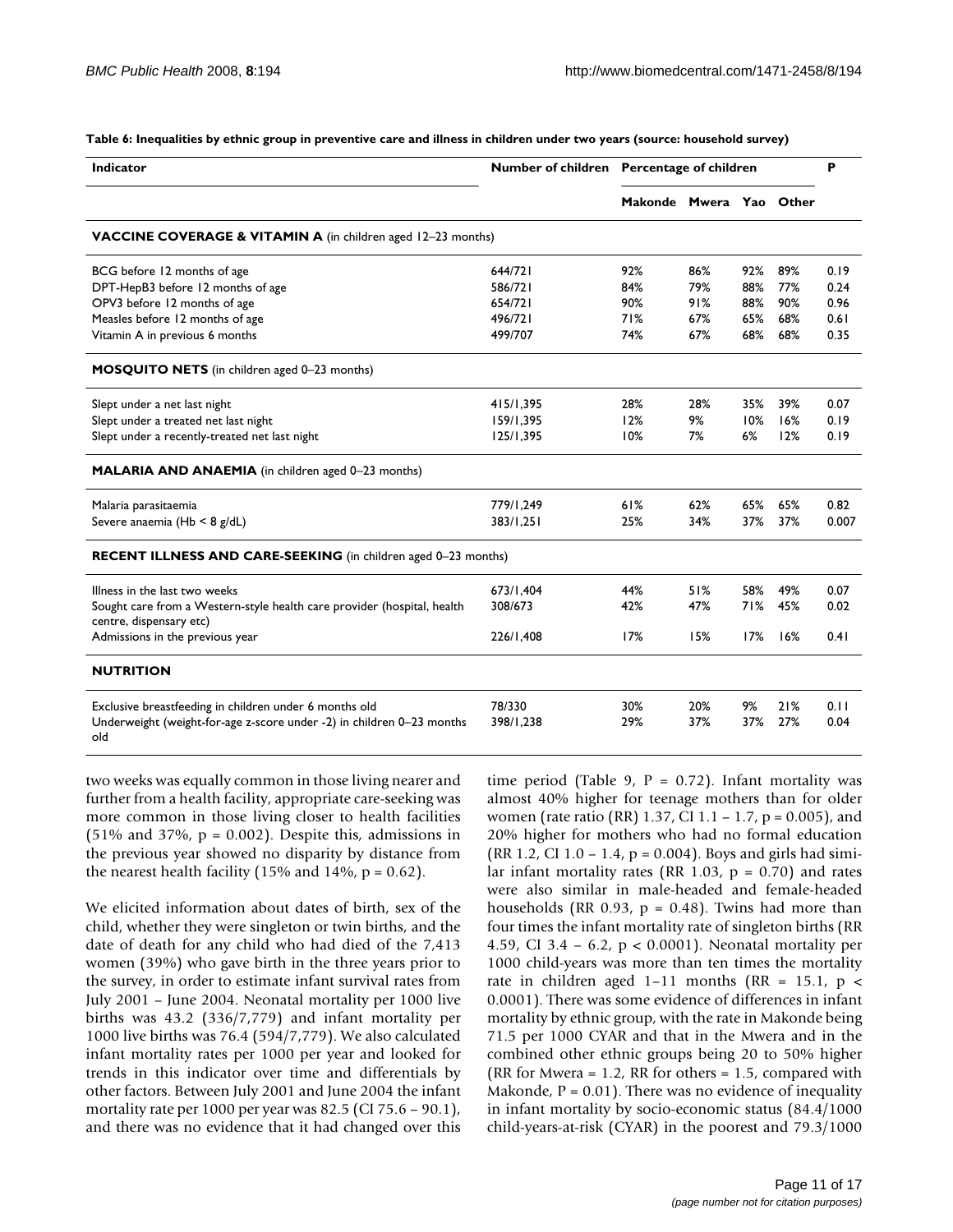| Indicator                                                                                          | Number of children | Percentage of children Poorest - Least Poor |                         |                |                |    | Ratio Q1/Q5 P* |          |
|----------------------------------------------------------------------------------------------------|--------------------|---------------------------------------------|-------------------------|----------------|----------------|----|----------------|----------|
|                                                                                                    |                    | O <sub>1</sub>                              | O <sub>2</sub>          | O <sub>3</sub> | O <sub>4</sub> | Q5 |                |          |
| VACCINE COVERAGE & VITAMIN A (in children aged 12-23 months)                                       |                    |                                             |                         |                |                |    |                |          |
| BCG before 12 months of age                                                                        | 642/719            | 84                                          | 89                      | 93             | 88             | 92 | 0.9            | 0.15     |
| DPT-HepB3 before 12 months of age                                                                  | 584/719            | 76                                          | 79                      | 86             | 75             | 90 | 0.8            | 0.03     |
| OPV3 before 12 months of age                                                                       | 652/719            | 87                                          | 90                      | 94             | 90             | 92 | 0.9            | 0.25     |
| Measles before 12 months of age                                                                    | 495/719            | 61                                          | 68                      | 68             | 71             | 74 | 0.8            | 0.02     |
| Vitamin A in previous 6 months                                                                     | 499/705            | 67                                          | 64                      | 75             | 72             | 76 | 0.9            | 0.15     |
| MOSQUITO NETS (in children aged 0-23 months)                                                       |                    |                                             |                         |                |                |    |                |          |
| Slept under a net last night                                                                       | 413/1,389          | 16                                          | 21                      | 28             | 29             | 50 | 0.3            | < 0.0001 |
| Slept under a treated net last night                                                               | 159/1,389          | 4                                           | 5                       | $\mathbf{H}$   | 10             | 25 | 0.2            | < 0.0001 |
| Slept under a recently-treated net last night                                                      | 125/1,389          | 3                                           | $\overline{\mathbf{4}}$ | 6              | 9              | 20 | 0.2            | < 0.0001 |
| MALARIA AND ANAEMIA (in children aged 0-23 months)                                                 |                    |                                             |                         |                |                |    |                |          |
| Malaria parasitaemia                                                                               | 778/1,244          | 68                                          | 67                      | 68             | 64             | 50 | 1.4            | 0.0001   |
| Severe anaemia (Hb < $8$ g/dL)                                                                     | 383/1,246          | 46                                          | 31                      | 33             | 29             | 21 | 2.2            | < 0.0001 |
| RECENT ILLNESS AND CARE-SEEKING (in children aged 0-23 months)                                     |                    |                                             |                         |                |                |    |                |          |
| Illness in the last two weeks                                                                      | 670/1,398          | 44                                          | 50                      | 51             | 47             | 47 | 0.9            | 0.90     |
| Sought care from a Western-style health care<br>provider (hospital, health centre, dispensary etc) | 307/670            | 44                                          | 47                      | 45             | 42             | 49 | 0.9            | 0.81     |
| Admissions in the previous year                                                                    | 226/1,402          | 20                                          | $\overline{13}$         | 13             | 18             | 17 | 1.2            | 0.77     |
| <b>NUTRITION</b>                                                                                   |                    |                                             |                         |                |                |    |                |          |
| Exclusive breastfeeding in children under 6 months<br>old                                          | 77/327             | 30                                          | 20                      | 33             | 21             | 17 | 1.8            | 0.09     |
| Underweight (weight-for-age z-score under -2) in<br>children 0-23 months old                       | 397/1.233          | 43                                          | 32                      | 30             | 35             | 25 | 1.7            | 0.001    |

**Table 7: Inequalities by socio-economic status in preventive care and illness in children under two years (source: household survey)**

\* Test for trend

CYAR in the least poor quintiles,  $RR = 0.94$ , P for trend = 0.90). However, there was evidence that infant mortality rates were higher in those living more than 5 km from the health facility compared to those living closer (95.1/1000 CYAR and  $76.0/1000$  CYAR respectively, RR = 1.25, P = 0.02).

Of the tests for effect modification, three were statistically significant, (a) age and twinning, (b) age and mother's education, and (c) distance to the health facility and mother's education (p-value for interaction between age and twinning 0.002, between age and education 0.039, between distance and mother's education  $p = 0.03$ ). These findings are explained in turn below.

Firstly, we found strong evidence that the neonatal period is particularly risky for twins, with the neonatal mortality rate for twins being over 6 times higher than that for singleton babies (RR =  $6.45$ , CI  $4.5 - 9.2$ , p <  $0.0001$ ). The mortality rate for twins aged 1–11 months was 2.5 times higher than that for singleton babies (RR = 2.49, CI 1.5 – 4.0,  $p = 0.0002$ ).

Secondly, we found some evidence that the effect of maternal education was different in neonates and in older infants. Neonatal mortality was similar among mothers with no formal education and those who had studied (RR  $= 1.01$ , CI 0.8 – 1.3, p = 0.93), but the rate of mortality in the post-neonatal period (1–11 months of age) was about 1.5 times higher for those with no education than for mothers who had spent one or more years at school (RR = 1.48, CI  $1.1 - 1.9$ ,  $p = 0.003$ ).

Thirdly, we found that the positive effect of maternal education was only apparent in families living less than 5 km from the health facility (RR = 1.4, CI 1.1 – 1.7,  $p = 0.005$ ).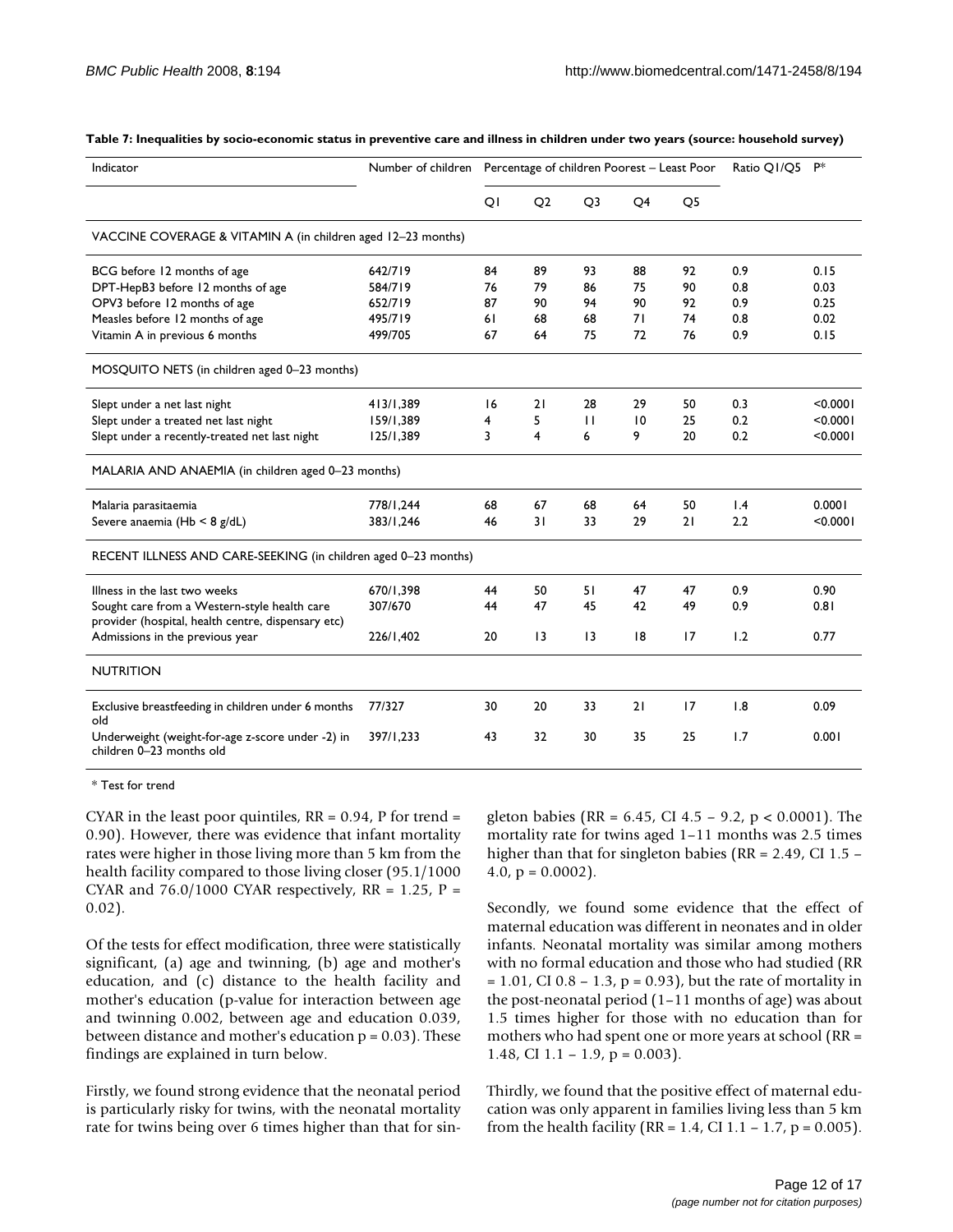**Table 8: Inequalities by distance from the nearest health facility in preventive care and illness in children under two years (source: household survey)**

| <b>Indicator</b>                                                                                   | Number of children Percentage of children |    | P                        |        |
|----------------------------------------------------------------------------------------------------|-------------------------------------------|----|--------------------------|--------|
|                                                                                                    |                                           |    | Under 5 km 5 km and over |        |
| <b>VACCINE COVERAGE &amp; VITAMIN A</b> (in children aged 12-23 months)                            |                                           |    |                          |        |
| BCG before 12 months of age                                                                        | 558/619                                   | 93 | 83                       | 0.0001 |
| DPT-HepB3 before 12 months of age                                                                  | 567/619                                   | 93 | 88                       | 0.04   |
| OPV3 before 12 months of age                                                                       | 507/619                                   | 85 | 76                       | 0.02   |
| Measles before 12 months of age                                                                    | 429/619                                   | 73 | 62                       | 0.01   |
| Vitamin A in previous 6 months                                                                     | 433/606                                   | 73 | 67                       | 0.18   |
| MOSQUITO NETS (in children aged 0-23 months)                                                       |                                           |    |                          |        |
| Slept under a net last night                                                                       | 362/1,207                                 | 33 | 25                       | 0.05   |
| Slept under a treated net last night                                                               | 137/1,207                                 | 12 | 9                        | 0.23   |
| Slept under a recently-treated net last night                                                      | 105/1,207                                 | 10 | 6                        | 0.06   |
| <b>MALARIA AND ANAEMIA</b> (in children aged 0-23 months)                                          |                                           |    |                          |        |
| Malaria parasitaemia                                                                               | 671/1,082                                 | 60 | 66                       | 0.11   |
| Severe anaemia (Hb < 8 g/dL)                                                                       | 334/1,083                                 | 29 | 35                       | 0.06   |
| RECENT ILLNESS AND CARE-SEEKING (in children aged 0-23 months)                                     |                                           |    |                          |        |
| Illness in the last two weeks                                                                      | 599/1,215                                 | 49 | 50                       | 0.82   |
| Sought care from a Western-style health care provider (hospital, health<br>centre, dispensary etc) | 277/599                                   | 51 | 37                       | 0.002  |
| Admissions in the previous year                                                                    | 182/1,219                                 | 15 | 4                        | 0.62   |
| <b>NUTRITION</b>                                                                                   |                                           |    |                          |        |
| Exclusive breastfeeding in children under 6 months old                                             | 70/290                                    | 25 | 23                       | 0.69   |
| Underweight (weight-for-age z-score under -2) in children 0-23 months old                          | 324/1,069                                 | 29 | 32                       | 0.31   |

For those living more than 5 km from the health facility there was no evidence of any association between maternal education and infant survival ( $RR = 0.9$ ,  $CI = 0.7 - 1.2$ )  $p = 0.47$ .

# **Discussion**

Most current global health efforts, including those for malaria, HIV and vaccine-preventable diseases, need to deliver in the context of rural health systems like the one described here. By including a functional and structural assessment of the health system itself, it is possible to gain insights into why some interventions work while others do not. The "staircase effect" denotes the reduction in effect at the community level of an efficacious intervention due to factors such as coverage, availability and compliance [21]. The size of the steps can differ between socioeconomic groups: the poorest tend to have worse access, diagnosis, compliance and adherence, meaning that efficacious interventions do not result in equitable community effectiveness [22,23]. Delivery systems that reduce the gap between poorest and least poor are needed. The relatively short distances to health facilities, high antenatal care and good vaccine coverage suggest that peripheral health facilities have huge potential to make a difference to health and survival at the household level in rural Tanzania, even with current human resources. Nevertheless, drug shortages, staff absenteeism and water supply problems show that there is a long way to go before facilities are able to optimise the quality of care they provide.

This broad-based cross-sectional study includes both facility-based and household-based aspects of health and health care in a poor rural Tanzanian population. We had limited ability to reveal the reasons behind some of our findings. More in-depth research is needed to investigate why, for example, children born in households headed by Makonde are at lower risk of anaemia, malnutrition and infant death than those in households headed by other common ethnic groups. Although the Makonde are slightly less poor on average than other ethnic groups, the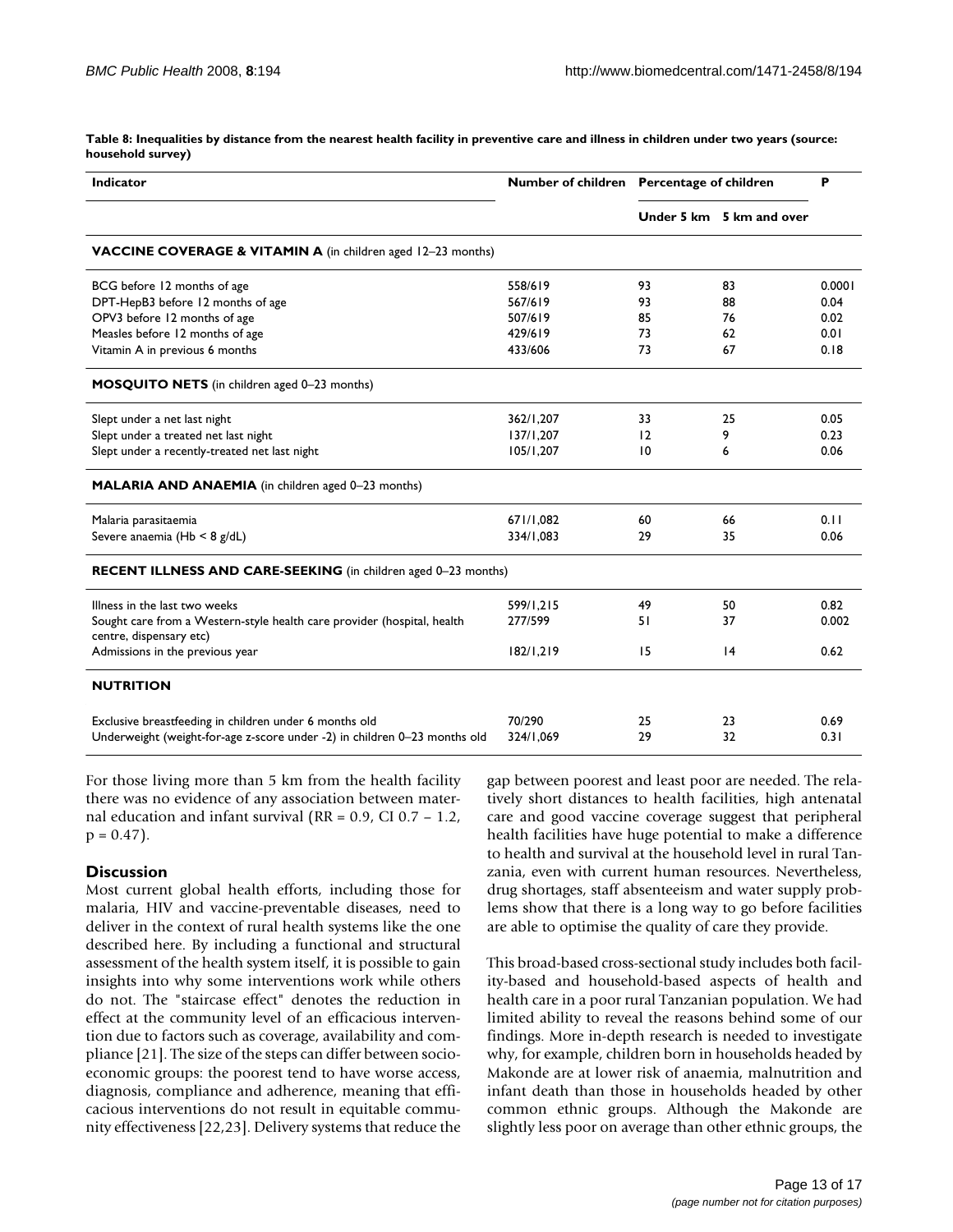|                                                                                                          | Category Deaths                      |                 | Child-years | Mortality rate per<br>1000 child-years | RR                       | 95% Cl*       | <b>P</b> *                   |
|----------------------------------------------------------------------------------------------------------|--------------------------------------|-----------------|-------------|----------------------------------------|--------------------------|---------------|------------------------------|
| Year (July-June)                                                                                         | $2001 - 2$                           | 184             | 2,218.8     | 82.9                                   | $\mathbf{I}$             |               | 0.72 (for trend $P = 0.75$ ) |
|                                                                                                          | $2002 - 3$                           | 183             | 2,324.7     | 78.7                                   | 0.95                     | $0.8 - 1.2$   |                              |
|                                                                                                          | $2003 - 4$                           | 227             | 2,659.8     | 85.3                                   | 1.03                     | $0.8 - 1.3$   |                              |
| Mother's age at delivery                                                                                 | $20 - 29$                            | 261             | 3,398.7     | 76.8                                   | $\mathbf{I}$             |               | 0.005                        |
|                                                                                                          | $30 - 39$                            | 124             | 1,702.2     | 72.8                                   | 0.95                     | $0.8 - 1.2$   |                              |
|                                                                                                          | $40 - 49$                            | 27              | 364.5       | 74. I                                  | 0.96                     | $0.6 - 1.4$   |                              |
|                                                                                                          | Under 20                             | 181             | 1,718.8     | 105.3                                  | 1.37                     | $1.1 - 1.7$   |                              |
|                                                                                                          | Mother's education One or more years | 399             | 5,123.9     | 77.9                                   | $\mathbf{I}$             |               | 0.038                        |
|                                                                                                          | None                                 | 194             | 2,063.6     | 94.0                                   | 1.21                     | $1.0 - 1.4$   |                              |
| Sex                                                                                                      | Girls                                | 287             | 3,537.7     | 81.1                                   | $\mathbf{I}$             |               | 0.70                         |
|                                                                                                          | Boys                                 | 307             | 3,665.5     | 83.8                                   | 1.03                     | $0.9 - 1.2$   |                              |
| Twins                                                                                                    | Singleton                            | 518             | 6,980.1     | 74.2                                   | $\mathbf{I}$             |               | < 0.0001                     |
|                                                                                                          | Twin                                 | 76              | 223.2       | 340.5                                  | 4.59                     | $3.4 - 6.2$   |                              |
| Age                                                                                                      | $0 - 27$ days                        | 337             | 574.2       | 586.9                                  | $\mathbf{I}$             |               | < 0.0001                     |
|                                                                                                          | 28-365 days                          | 257             | 6,629.0     | 38.8                                   | 0.07                     | $0.06 - 0.08$ |                              |
| Ethnic group of household head                                                                           | Makonde                              | 220             | 3,075.8     | 71.5                                   | $\overline{\phantom{a}}$ |               | 0.01                         |
|                                                                                                          | Mwera                                | 246             | 2.867.3     | 85.8                                   | 1.20                     | $1.0 - 1.4$   |                              |
|                                                                                                          | Yao                                  | 29              | 318.7       | 91.0                                   | 1.27                     | $0.8 - 2.0$   |                              |
|                                                                                                          | Other                                | 99              | 926.2       | 106.9                                  | 1.49                     | $1.2 - 1.9$   |                              |
| Gender of household head                                                                                 | Male                                 | 478             | 5,695.9     | 83.9                                   | $\mathbf{I}$             |               | 0.48                         |
|                                                                                                          | Female                               | 116             | 1,493.2     | 77.7                                   | 0.93                     | $0.7 - 1.1$   |                              |
| SES quintile of household                                                                                | Poorest                              | 109             | 1,291.1     | 84.4                                   | $\mathbf{I}$             |               | 0.90 (test for trend)        |
|                                                                                                          | Very poor                            | 122             | 1,577.9     | 77.3                                   | 0.92                     | $0.7 - 1.2$   |                              |
|                                                                                                          | Poor                                 | 102             | 1,182.1     | 86.3                                   | 1.02                     | $0.8 - 1.4$   |                              |
|                                                                                                          | Less poor                            | 129             | 1,540.9     | 83.7                                   | 0.99                     | $0.8 - 1.3$   |                              |
|                                                                                                          | Least poor                           | 120             | 1,513.7     | 79.3                                   | 0.94                     | $0.7 - 1.2$   |                              |
| Distance to nearest health facility                                                                      | $<$ 5 km                             | 363             | 4,778.9     | 76.0                                   | $\mathbf{I}$             |               | 0.02                         |
|                                                                                                          | $\geq$ 5 km                          | 196             | 2,061.2     | 95.I                                   | 1.25                     | $1.0 - 1.5$   |                              |
|                                                                                                          |                                      |                 |             |                                        |                          |               |                              |
| Effect of child's age on the relationship between twinning and mortality:                                |                                      |                 |             |                                        |                          |               |                              |
| Twins under 28 days (neonates)                                                                           | Singleton                            | 280             | 556.6       | 503.0                                  | $\mathbf{I}$             |               | <0.0001                      |
|                                                                                                          | Twin                                 | 57              | 17.6        | 3,242.6                                | 6.45                     | $4.5 - 9.2$   |                              |
| Twins over 28 days (I-II m)                                                                              | Singleton                            | 238             | 6,423.4     | 37.I                                   | $\mathbf{I}$             |               | < 0.0001                     |
|                                                                                                          | Twin                                 | $\overline{19}$ | 205.6       | 92.4                                   | 2.49                     | $1.5 - 4.0$   |                              |
| Effect of child's age on the relationship between maternal education and mortality:                      |                                      |                 |             |                                        |                          |               |                              |
| In neonates: Mother's education                                                                          | $\geq$   year                        | 238             | 407.4       | 584.3                                  | ı                        |               | 0.93                         |
|                                                                                                          | None                                 | 98              | 165.9       | 590.8 1.01                             |                          | $0.8 - 1.3$   |                              |
| In I-II month olds: Mother's<br>education                                                                | $\geq$   year                        | 6               | 4,716.7     | 34. I                                  | $\mathbf{I}$             |               | 0.003                        |
|                                                                                                          | None                                 | 96              | 1,897.8     |                                        | 50.6 1.48                | $1.1 - 1.9$   |                              |
| Effect of distance from the health facility on the relationship between maternal education and mortality |                                      |                 |             |                                        |                          |               |                              |
| In those living $<$ 5 km from a<br>health facility: mothers education                                    | $\geq$   year                        | 239             | 3,466.      | 68.9                                   | $\mathbf{I}$             |               |                              |
|                                                                                                          | None                                 | 123             | 1,305.3     | 94.2                                   | 1.4                      | $1.1 - 1.7$   | 0.005                        |
| In those living $\geq$ 5 km from a                                                                       | $\geq$   year                        | 140             | 1,421.5     | 98.5                                   | $\mathbf{I}$             |               |                              |
| health facility: mothers education                                                                       |                                      |                 |             |                                        |                          |               |                              |
|                                                                                                          | None                                 | 56              | 637.9       | 87.8                                   | 0.9                      | $0.7 - 1.2$   | 0.47                         |

# **Table 9: Differentials in infant mortality rates (source: household survey)**

 $*$  From Poisson regression, adjusted for clustering from survey design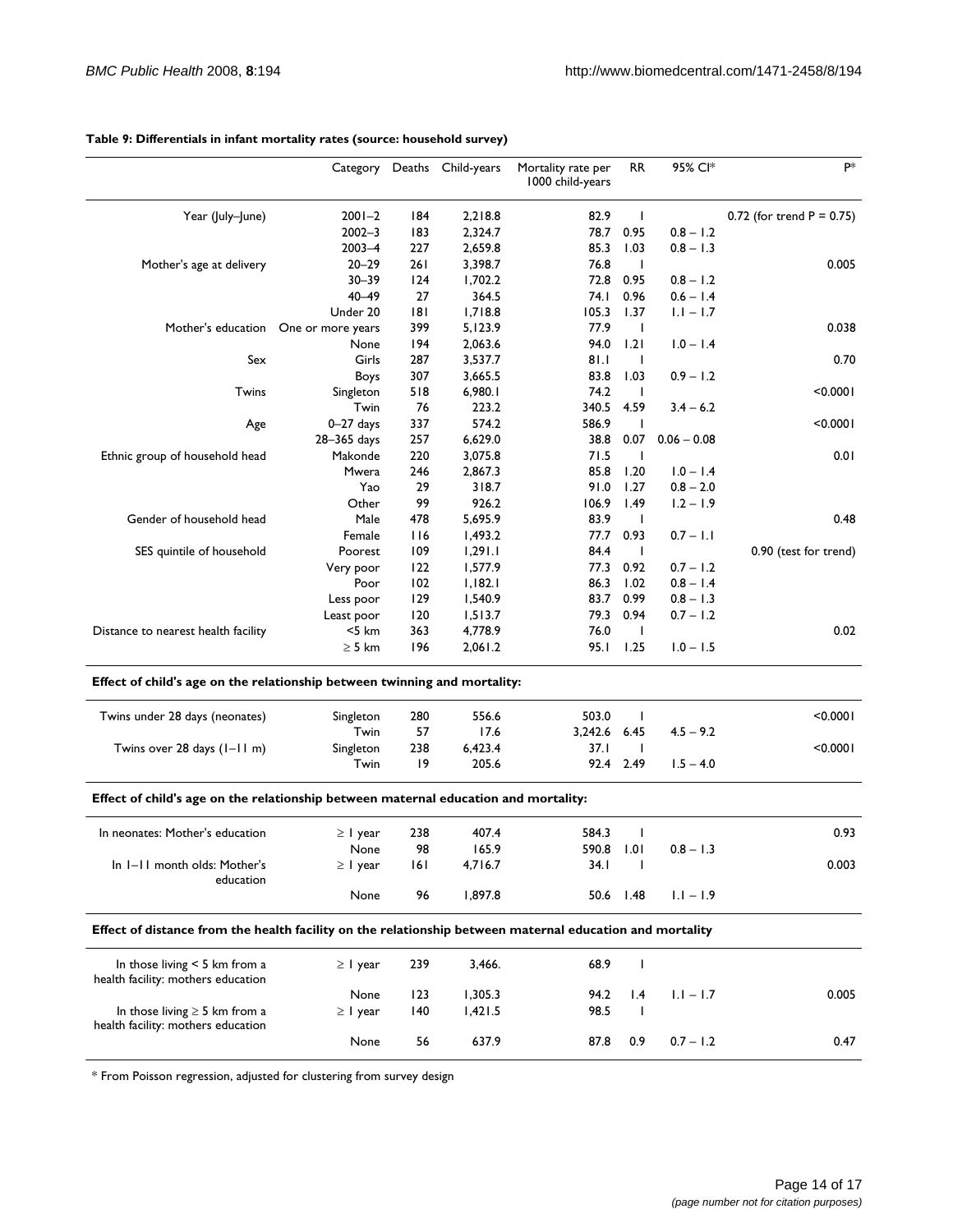tendency for better infant survival among the Makonde was seen in all socio-economic status (SES) quintiles (data not shown). The Makonde are socially the deepest-rooted ethnic group in the area, and this may give them better social status and networks that influence well-being other than through better socio-economic status. In-depth qualitative work is ongoing that may explain what behaviours might be responsible for these findings. Furthermore, our analysis involved a large number of significance tests and thus findings should be treated with caution as it is possible that some results may be due to chance alone.

The health facility survey revealed particular problems with staff absence and drug stocks. Staff absences were common, with only about two-third of all employed staff present on the day of the survey. A group of seven essential oral treatments was found in less than half of all facilities. District-level health staff are responsible both for supportive supervision visits and drug supplies, and it seems that these aspects of their work are not prioritised. Referral is often difficult given large distances to referral centres and the lack of transport: the lack of pre-referral drugs, which may be given when referral is not possible, is of particular concern. Given the staff absences and drug shortfalls, and the fact that only about one-fifth of all facilities had a supply of clean water, it could be considered surprising that as many as 39% of women give birth in health facilities. In contrast, both childhood vaccine coverage and antenatal clinic attendance are almost universal, which means that universal coverage of preventive interventions may be an achievable goal.

We found that 38% of all women had personally experienced a child death. This is a stark illustration of how "ordinary" child deaths are in this area, as in much of sub-Saharan Africa: when a child dies, it is no great surprise. Infant and neonatal mortality rates are in keeping with findings from other sources [12,13] and although we found no evidence of a change from 2001–2004 our results are compatible with a drop in mortality around 1999–2001 [13].

In keeping with previous studies our results show that infants born to teenage mothers are at particularly high risk, as are twins, and infants born to mothers with no formal education [24,25]. More surprisingly, perhaps, we found little evidence that neonatal mortality rates were associated with maternal education, in contrast to the post-neonatal period, when mortality rates were 50% higher for mothers with no formal education compared with those who had had at least one year of schooling. In the first few days of life newborn babies and their mothers are often confined indoors at home (M Mrisho, unpublished data): it is possible that this behaviour, together with a general lack of knowledge of how to prevent newborn deaths, is the reason for similar newborn survival among babies born to mothers who had, and had not, been to school.

We found that the neonatal period is especially risky for twins, who have over six times the mortality rate of single births. A similar pattern has been reported elsewhere: in studies conducted in Nepal and Bangladesh, the neonatal mortality rate was respectively 7 times and 15 times higher than for singleton babies [26,27].

We found some evidence of disparities in vaccination coverage by socio-economic status, with ratios of coverage in the poorest to least poor of 0.8 to 0.9, as reported elsewhere [28]. We also found stark inequalities in the use of mosquito nets, parasitaemia and anaemia, similar to those found before a social marketing program for nets in another part of the country [29]. Inequalities in underweight were also in keeping with a previous survey in another part of rural Tanzania (J Schellenberg unpublished data). However, we were surprised to find no evidence of socio-economic disparities in either care-seeking for mild illness, admission to hospital, or infant survival, in contrast to findings both nationally [28] and locally [6,29-31]. This seems unlikely to be due to a lack of power as we had over 100 child deaths in each quintile. The most likely explanation is that the communities we studied are relatively homogeneous with regards to factors that influence care-seeking, such as knowledge, beliefs and means to travel.

Distance to health facilities has long been described as a barrier to their use [32-36]. In our study, children living over 5 km from a health facility had lower vaccine coverage, fewer nets, more anaemia, poorer care-seeking and higher infant mortality than those living closer. This is despite the Tanzanian public health system which reaches to village level and is relatively well used for child illness: neighbouring Uganda, for example, has roughly twice the population per health facility and care-seeking for recent childhood illness is just 8% compared with 40% in Tanzania [37,38]. The Tanzanian advantage is that threequarters of the population live within about 5 km of their nearest facility.

# **Conclusion**

Observational studies such as ours reveal functional and structural aspects of the health system as well as household and community issues that might be amenable to affordable, deliverable and sustainable child survival interventions. Recent work on the mid-term assessment of the MDGs has indicated the crucial role of health systems strengthening ranging from structural over functional to educational interventions [39]. Gradually the fact that all health interventions depend on effective health-systems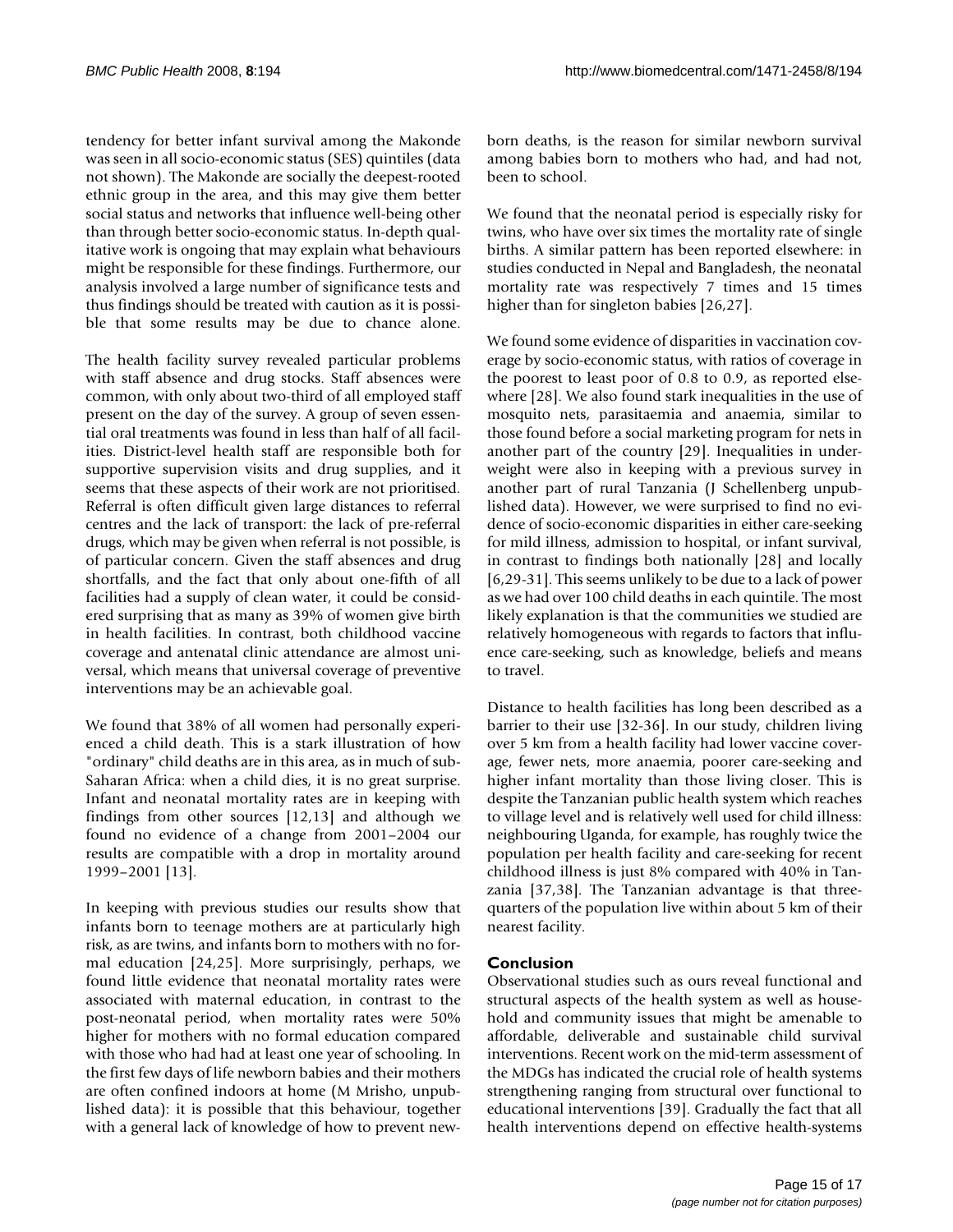based delivery strategies is becoming an accepted cornerstone in public health. The present study reveals the key areas for strengthening health systems when developing and validating new disease control strategies.

# **Abbreviations**

BCG: Bacille Calmette-Guerrin; CI 95%: confidence interval; DPT-HepB3: Third dose of Diptheria, Pertussis, Tetanus and Hepatitis B vaccine; GPS: Global Positioning System; Hb: Haemoglobin; IPTi: Intermittent Preventive Treatment for malaria in infants; IPTp: Intermittent Preventive Treatment for malaria in pregnancy; MDG: Millennium Development Goal; OPV: Oral Polio Vaccine; ORS: Oral Rehydration Solution; PDA: Personal Digital Assistant; PPF: Procaine penicillin; SP: Sulphadoxine-Pyrimethamine; TT: Tetanus Toxoid.

# **Competing interests**

The authors declare that they have no competing interests.

# **Authors' contributions**

The study was conceived & designed by JRMAS, MM, PLA, HM, MT and DS. Substantial contributions to acquisition of the data were made by JRMAS, MM, FM, KS, CM, AKM and DS. Initial analysis and interpretation of the data was done by JRMAS, MM, KS, SCK and DS. The manuscript was drafted by JRMAS and MM. All authors were involved in critical revision for important intellectual content and approved the final version of the manuscript.

## **Acknowledgements**

This paper is published with the permission of the Dr Andrew Kitua, Director-General of the National Institute for Medical Research, for whose support we are grateful. The study was funded by the Bill and Melinda Gates Foundation through the IPTi consortium [15]. JAS was supported by the Bill and Melinda Gates Foundation through the Gates Malaria Partnership. The funding body had no role in study design, data collection, analysis or interpretation of the data, nor in writing the manuscript or in the decision to submit the manuscript for publication.

## **References**

- 1. Black RE, Morris SS, Bryce J: **[Where and why are 10 million chil](http://www.ncbi.nlm.nih.gov/entrez/query.fcgi?cmd=Retrieve&db=PubMed&dopt=Abstract&list_uids=12842379)[dren dying every year?](http://www.ncbi.nlm.nih.gov/entrez/query.fcgi?cmd=Retrieve&db=PubMed&dopt=Abstract&list_uids=12842379)** *Lancet* 2003, **361:**2226-34.
- 2. Claeson M, Gillespie D, Mshinda H, Troedsson H, Victora CG, the Bellagio Study Group on Child Survival: **[Knowledge into action for](http://www.ncbi.nlm.nih.gov/entrez/query.fcgi?cmd=Retrieve&db=PubMed&dopt=Abstract&list_uids=12892965) [child survival.](http://www.ncbi.nlm.nih.gov/entrez/query.fcgi?cmd=Retrieve&db=PubMed&dopt=Abstract&list_uids=12892965)** *Lancet* 2003, **362:**323-7.
- 3. **Countdown to 2015: Child Survival** [[http://www.who.int/](http://www.who.int/pmnch/events/2005/countdown.to.2015/en/index.html) [pmnch/events/2005/countdown.to.2015/en/index.html](http://www.who.int/pmnch/events/2005/countdown.to.2015/en/index.html)]
- 4. **The Millennium Development Goals Report 2006** [[http://](http://mdgs.un.org/unsd/mdg/Resources/Static/Products/Progress2006/MDGReport2006.pdf) [mdgs.un.org/unsd/mdg/Resources/Static/Products/Progress2006/](http://mdgs.un.org/unsd/mdg/Resources/Static/Products/Progress2006/MDGReport2006.pdf) [MDGReport2006.pdf](http://mdgs.un.org/unsd/mdg/Resources/Static/Products/Progress2006/MDGReport2006.pdf)]
- 5. Bryce J, el Arifeen S, Pariyo G, Lanata C, Gwatkin D, Habicht JP, the Multi-Country Evaluation of IMCI Study Group: **[Reducing child](http://www.ncbi.nlm.nih.gov/entrez/query.fcgi?cmd=Retrieve&db=PubMed&dopt=Abstract&list_uids=12867119) [mortality: can public health deliver?](http://www.ncbi.nlm.nih.gov/entrez/query.fcgi?cmd=Retrieve&db=PubMed&dopt=Abstract&list_uids=12867119)** *Lancet* 2003, **362:**159-64.
- 6. Victora CG, Wagstaff A, Schellenberg JA, Gwatkin D, Claeson M, Habicht JP: **[Applying an equity lens to child health and mortal](http://www.ncbi.nlm.nih.gov/entrez/query.fcgi?cmd=Retrieve&db=PubMed&dopt=Abstract&list_uids=12885488)[ity: more of the same is not enough.](http://www.ncbi.nlm.nih.gov/entrez/query.fcgi?cmd=Retrieve&db=PubMed&dopt=Abstract&list_uids=12885488)** *Lancet* 2003, **362:**233-41.
- 7. Travis P, Bennett S, Haines A, Pang T, Bhutta Z, Hyder AA, Pielemeier NR, Mills A, Evans T: **[Overcoming health-systems constraints](http://www.ncbi.nlm.nih.gov/entrez/query.fcgi?cmd=Retrieve&db=PubMed&dopt=Abstract&list_uids=15351199) [to achieve the Millennium Development Goals.](http://www.ncbi.nlm.nih.gov/entrez/query.fcgi?cmd=Retrieve&db=PubMed&dopt=Abstract&list_uids=15351199)** *Lancet* 2004, **364:**900-6.
- 8. Leroy JL, Habicht J-P, Pelto G, Bertozzi SM: **[Current priorities in](http://www.ncbi.nlm.nih.gov/entrez/query.fcgi?cmd=Retrieve&db=PubMed&dopt=Abstract&list_uids=17194855) [health research funding and lack of impact on the number of](http://www.ncbi.nlm.nih.gov/entrez/query.fcgi?cmd=Retrieve&db=PubMed&dopt=Abstract&list_uids=17194855) [child deaths per year.](http://www.ncbi.nlm.nih.gov/entrez/query.fcgi?cmd=Retrieve&db=PubMed&dopt=Abstract&list_uids=17194855)** *Am J Public Health* 2007, **97:**219-23.
- 9. Victora CG, Vaughan JP, Barros FC, Silva AC, Tomasi E: **[Explaining](http://www.ncbi.nlm.nih.gov/entrez/query.fcgi?cmd=Retrieve&db=PubMed&dopt=Abstract&list_uids=11009159) [trends in inequities: evidence from Brazilian child health](http://www.ncbi.nlm.nih.gov/entrez/query.fcgi?cmd=Retrieve&db=PubMed&dopt=Abstract&list_uids=11009159) [studies.](http://www.ncbi.nlm.nih.gov/entrez/query.fcgi?cmd=Retrieve&db=PubMed&dopt=Abstract&list_uids=11009159)** *Lancet* 2000, **356:**1093-8.
- 10. Wagstaff A, Bustreo F, Bryce J, Claeson M, the WHO-World Bank Child Health and Poverty Working Group: **[Child health: reaching](http://www.ncbi.nlm.nih.gov/entrez/query.fcgi?cmd=Retrieve&db=PubMed&dopt=Abstract&list_uids=15117689) [the poor.](http://www.ncbi.nlm.nih.gov/entrez/query.fcgi?cmd=Retrieve&db=PubMed&dopt=Abstract&list_uids=15117689)** *Am J Public Health* 2004, **94:**726-36.
- 11. Theobald S, Tolhurst R, Squire SB: **[Gender, equity: new](http://www.ncbi.nlm.nih.gov/entrez/query.fcgi?cmd=Retrieve&db=PubMed&dopt=Abstract&list_uids=16430933) [approaches for effective management of communicable dis](http://www.ncbi.nlm.nih.gov/entrez/query.fcgi?cmd=Retrieve&db=PubMed&dopt=Abstract&list_uids=16430933)[eases.](http://www.ncbi.nlm.nih.gov/entrez/query.fcgi?cmd=Retrieve&db=PubMed&dopt=Abstract&list_uids=16430933)** *Trans R Soc Trop Med Hyg* 2006, **100:**299-304.
- 12. **Tanzania National Census** 2002 [[http://www.tanzania.go.tz/cen](http://www.tanzania.go.tz/census/) [sus/](http://www.tanzania.go.tz/census/)].
- 13. National Bureau of Statistics (NBS) [Tanzania] and ORC Macro: **Tanzania Demographic and Health Survey 2004–05.** Dar es Salaam, Tanzania: National Bureau of Statistics and ORC Macro. DHS 2004–5; 2005.
- 14. **Tanzania National Health Accounts** [\[http://www.who.int/nha/](http://www.who.int/nha/docs/en/Tanzania_NHA_report_english.pdf) [docs/en/Tanzania\\_NHA\\_report\\_english.pdf\]](http://www.who.int/nha/docs/en/Tanzania_NHA_report_english.pdf)
- 15. Brundtland GH: **Message from the Director-General.** In *World Health Report 1999 – Making a difference* Geneva: World Health Organization; 1999.
- 16. Victora CG, Vaughan JP, Barros FC, Silva ACS, Tomasi E: **[How can](http://www.ncbi.nlm.nih.gov/entrez/query.fcgi?cmd=Retrieve&db=PubMed&dopt=Abstract&list_uids=11009159) [we explain trends in inequities? Evidence from Brazilian](http://www.ncbi.nlm.nih.gov/entrez/query.fcgi?cmd=Retrieve&db=PubMed&dopt=Abstract&list_uids=11009159) [child health studies.](http://www.ncbi.nlm.nih.gov/entrez/query.fcgi?cmd=Retrieve&db=PubMed&dopt=Abstract&list_uids=11009159)** *Lancet* 2000, **356:**1093-98.
- 17. **The IPTi Consortium** [[http://www.ipti-malaria.org\]](http://www.ipti-malaria.org)
- 18. **WHO Multi-Country Evaluation of IMCI** [[http://www.who.int/](http://www.who.int/imci-mce) [imci-mce](http://www.who.int/imci-mce)]
- 19. Shirima K, Mukasa O, Armstrong Schellenberg J, Manzi F, John D, Mushi A, Mrisho M, Tanner M, Mshinda H, Schellenberg D: **[The use](http://www.ncbi.nlm.nih.gov/entrez/query.fcgi?cmd=Retrieve&db=PubMed&dopt=Abstract&list_uids=17543099) [of Personal Digital Assistants for Data Entry at the Point of](http://www.ncbi.nlm.nih.gov/entrez/query.fcgi?cmd=Retrieve&db=PubMed&dopt=Abstract&list_uids=17543099) Collection in a Large Household Survey In Southern Tanza[nia.](http://www.ncbi.nlm.nih.gov/entrez/query.fcgi?cmd=Retrieve&db=PubMed&dopt=Abstract&list_uids=17543099)** *Emerging Themes in Epidemiology* 2007, **4:**5. (1 June).
- 20. Filmer D, Pritchett L: **[Estimating wealth effects without](http://www.ncbi.nlm.nih.gov/entrez/query.fcgi?cmd=Retrieve&db=PubMed&dopt=Abstract&list_uids=11227840) [expenditure data – or tears: An application to educational](http://www.ncbi.nlm.nih.gov/entrez/query.fcgi?cmd=Retrieve&db=PubMed&dopt=Abstract&list_uids=11227840) [enrollments in states of India.](http://www.ncbi.nlm.nih.gov/entrez/query.fcgi?cmd=Retrieve&db=PubMed&dopt=Abstract&list_uids=11227840)** *Demography* 2001, **38:**115-132.
- 21. Tanner M, Lengeler C, Lorenz N: **[Case studies from the biomed](http://www.ncbi.nlm.nih.gov/entrez/query.fcgi?cmd=Retrieve&db=PubMed&dopt=Abstract&list_uids=8266400)[ical and health systems research activities of the Swiss Trop](http://www.ncbi.nlm.nih.gov/entrez/query.fcgi?cmd=Retrieve&db=PubMed&dopt=Abstract&list_uids=8266400)[ical Institute in Africa.](http://www.ncbi.nlm.nih.gov/entrez/query.fcgi?cmd=Retrieve&db=PubMed&dopt=Abstract&list_uids=8266400)** *Trans R Soc Trop Med Hyg* 1993, **87:**518-23.
- 22. Tugwell P, de Savigny D, Hawker G, Robinson V: **[Applying clinical](http://www.ncbi.nlm.nih.gov/entrez/query.fcgi?cmd=Retrieve&db=PubMed&dopt=Abstract&list_uids=16470062) [epidemiological methods to health equity: the equity effec](http://www.ncbi.nlm.nih.gov/entrez/query.fcgi?cmd=Retrieve&db=PubMed&dopt=Abstract&list_uids=16470062)[tiveness loop.](http://www.ncbi.nlm.nih.gov/entrez/query.fcgi?cmd=Retrieve&db=PubMed&dopt=Abstract&list_uids=16470062)** *BMJ* 2006, **332:**358-61.
- 23. Vlassoff C, Tanner M: **The relevance of rapid assessment to health research & interventions.** *Health Policy Plan* 1992, **7:**1-9.
- 24. Desai S, Alva S: **[Maternal education and child health: is there a](http://www.ncbi.nlm.nih.gov/entrez/query.fcgi?cmd=Retrieve&db=PubMed&dopt=Abstract&list_uids=9512911) [strong causal relationship?](http://www.ncbi.nlm.nih.gov/entrez/query.fcgi?cmd=Retrieve&db=PubMed&dopt=Abstract&list_uids=9512911)** *Demography* **35:**71-81.
- 25. Feachem R, Jamieson DT, (eds): **[Disease and Mortality in sub-](http://www.ncbi.nlm.nih.gov/entrez/query.fcgi?cmd=Retrieve&db=PubMed&dopt=Abstract&list_uids=1855496)[Saharan Africa.](http://www.ncbi.nlm.nih.gov/entrez/query.fcgi?cmd=Retrieve&db=PubMed&dopt=Abstract&list_uids=1855496)** Oxford University Press, Oxford; 1991.
- 26. Katz J, West KP Jr, Khatry SK, LeClerq SC, Christian P, Pradhan EK, Shrestha SR: **[Twinning rates and survival of twins in rural](http://www.ncbi.nlm.nih.gov/entrez/query.fcgi?cmd=Retrieve&db=PubMed&dopt=Abstract&list_uids=11511607) [Nepal.](http://www.ncbi.nlm.nih.gov/entrez/query.fcgi?cmd=Retrieve&db=PubMed&dopt=Abstract&list_uids=11511607)** *Int J Epidemiol* 2001, **30:**802-7.
- 27. Mercer A, Haseen F, Huq NL, Uddin N, Hossain Khan M, Larson CP: **[Risk factors for neonatal mortality in rural areas of Bangla](http://www.ncbi.nlm.nih.gov/entrez/query.fcgi?cmd=Retrieve&db=PubMed&dopt=Abstract&list_uids=16943220)[desh served by a large NGO programme.](http://www.ncbi.nlm.nih.gov/entrez/query.fcgi?cmd=Retrieve&db=PubMed&dopt=Abstract&list_uids=16943220)** *Health Policy Plan* 2006, **21:**432-43.
- 28. Gwatkin DR, Rutstein S, Johnson K, Pande RP, Wagstaff A: **Socioeconomic Differences in Health, Nutrition, and Population.** Washington: The World Bank; 2000.
- 29. Nathan R, Masanja H, Mshinda H, Armstrong Schellenberg JRM, de Savigny D, Lengeler C, Tanner M, Victora CG: **[Mosquito nets and](http://www.ncbi.nlm.nih.gov/entrez/query.fcgi?cmd=Retrieve&db=PubMed&dopt=Abstract&list_uids=15482406) [the poor: Can social marketing redress inequities in access?](http://www.ncbi.nlm.nih.gov/entrez/query.fcgi?cmd=Retrieve&db=PubMed&dopt=Abstract&list_uids=15482406)** *Trop Med Int Health* 2004, **9:**1121-1126.
- 30. Mwageni E, Masanja H, Juma Z, Momburi D, Mkilindi Y, Mbuya C: **Socio-economic status and health inequalities in rural Tanzania: Evidence from the Rufiji demographic surveillance system.** In *Measuring health equity in small areas* Aldershot: Ashgate, INDEPTH Network; 2005:39-52.
- 31. Nathan R, Armstrong-Schellenberg J, Masanja H, Sosthenes C, Mukasa O, Mshinda H: **Child health equity in Rural Tanzania: Can national millennium development goals include the poorest?** In *Measuring health equity in small areas: findings from demographic surveillance systems* Aldershot: Ashgate, INDEPTH Network; 2005.
- 32. King MH, (Editor): **Medical Care in Developing Countries.** Oxford: Oxford University Press; 1967.